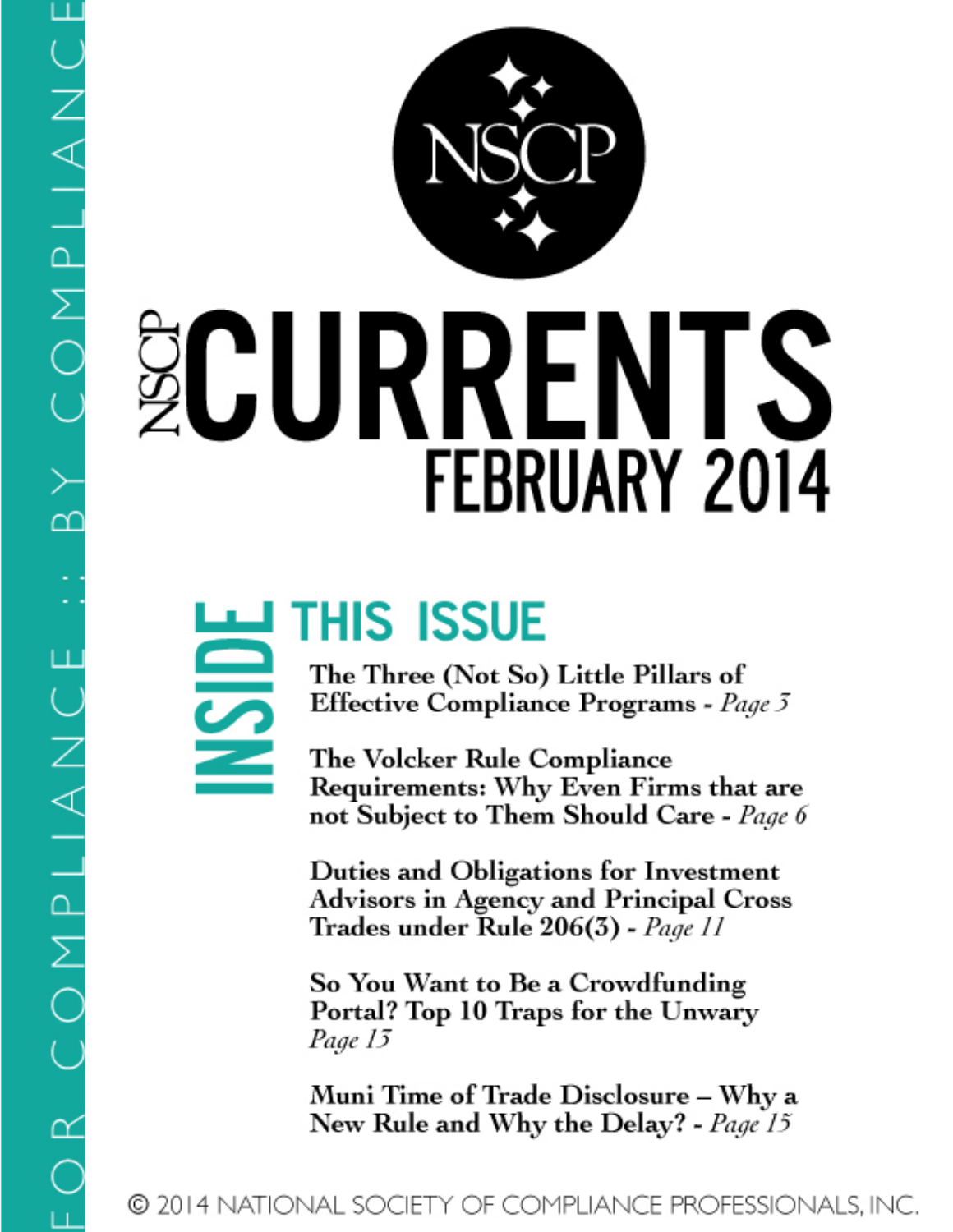

## Table of Contents

**The Three (Not So) Little Pillars of Effective Compliance Programs**

By Erik K. Olsen *Page 3*

**The Volcker Rule Compliance Requirements: Why Even Firms that are not Subject to Them Should Care**

By Jeffrey O. Himstreet *Page 6*

**Duties and Obligations for Investment Advisors in Agency and Principal Cross Trades under Rule 206(3)**

By Julie Kang *Page 11*

### **So You Want to Be a Crowdfunding Portal? Top 10 Traps for the Unwary**

By Eliza Sporn Fromberg and Michael J. Burwick *Page 13*

### **Muni Time of Trade Disclosure – Why a New Rule and Why the Delay? Technology and the Desire to Maintain Guidance from the Past**

By Gregg Bienstock, Esq. *Page 15*

**New Members** *Page 17*

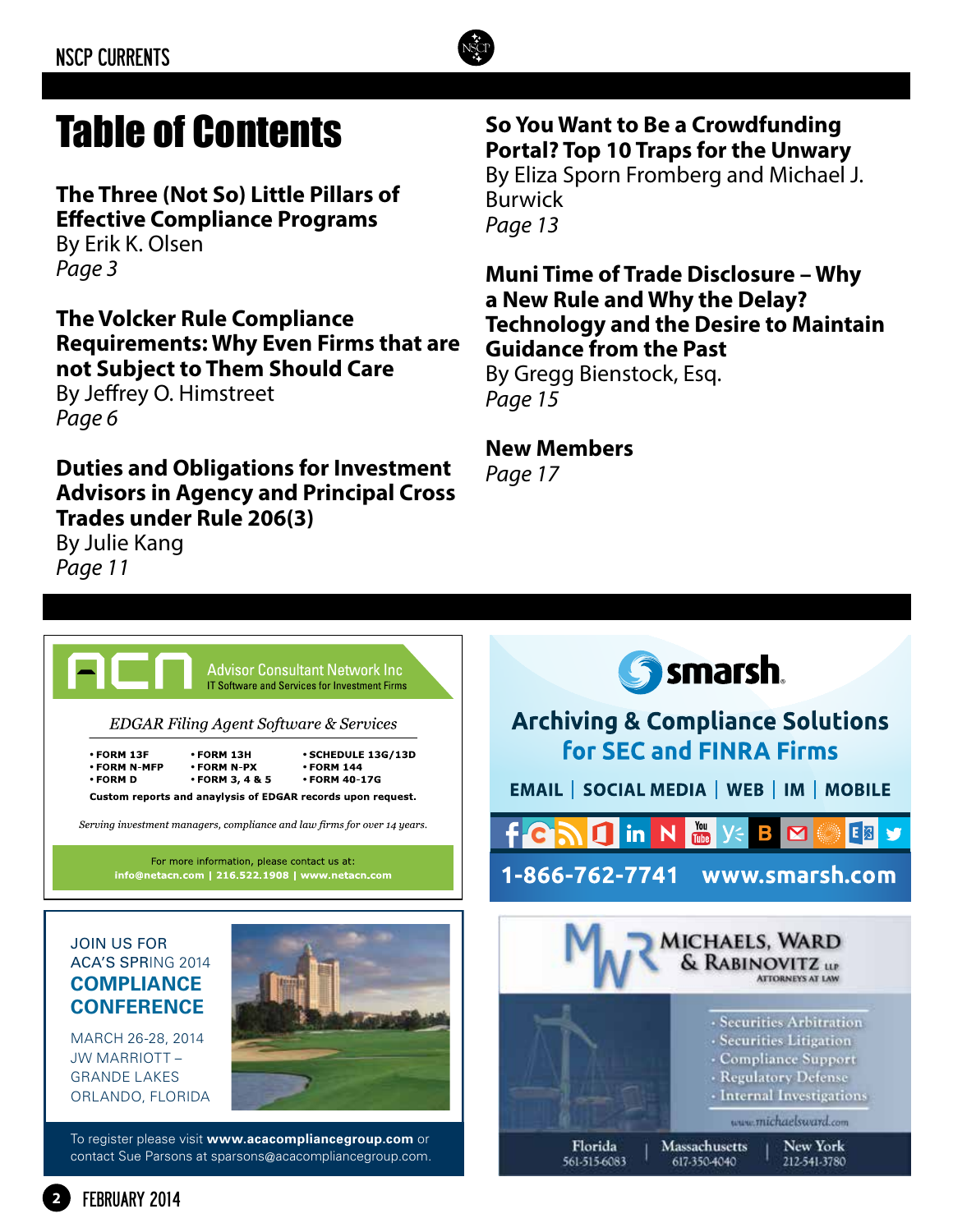

#### By Erik K. Olsen

By now, most compliance professionals know the three pillars of an effective compliance program – **detect, correct, prevent**. This philosophy applies not only to a firm's implementing, monitoring, and testing of its compliance program, but it also applies to findings made during regulatory examinations. Compliance professionals (and their firm colleagues) cannot ignore compliance issues that arise, and certainly cannot ignore addressing and correcting issues once they are discovered. And least of all, firms cannot represent to their regulators that they will correct an issue, and well, not get around to doing so.

In early October, Stephen Cohen, Associate Director of the Securities and Exchange Commission's (SEC) Division of Enforcement, presented his thoughts on the culture of compliance which we can use to further set the stage for this article.<sup>1</sup> Mr. Cohen noted that it is most concerning to him when firms do not take compliance seriously until misconduct comes to light and management gives the impression that such issues are not important. Mr. Cohen also laid out his beliefs of what make problematic compliance programs and effective compliance programs. On the negative side, he sees (i) unempowered chief compliance officers, (ii) pushing the envelope, (iii) being simply in "technical compliance", and (iv) nonsensical explanations as problematic. On the positive side, he sees (i) proper governance, (ii) strong culture and values, (iii) rewarding of positive behavior, (iv) evidence of escalation, investigation and discipline, and (v) continual self-evaluation and improvements as hallmarks of effective compliance programs.

So how can firms avoid having compliance issues blow their houses down? There are many ways to structuring and creating a strong and well-implemented compliance program – some of which we will examine below.

#### **Detect**

Let us start with detection as the first pillar. Once you have established applicable policies and procedures based on the risks you identified at the firm (You did identify your compliance and regulatory risks, right?), compliance must ensure (i) the appropriateness of the policies and procedures, (ii) their effective implementation, and (iii) the adherence thereto by the firm and its personnel. Compliance is not the job of the compliance department; rather, compliance is the job of everyone at the firm. Compliance's job overall is to monitor the program, make improvements to the infrastructure, and make any general repairs or improvements as necessary to avoid future cracks. To do so, compliance needs to inspect the program on an ongoing basis. The compliance rule

adopted in December 2003<sup>2</sup> requires at least annual reviews of a firm's compliance program. But this is a misnomer. Effective reviews, as with home inspections, take place during the course of the year. Pieces of the compliance program should be broken up, and reviewed and tested throughout the year. Firms should look to conduct testing on a monthly, quarterly, semi-annual, or annual basis depending on the risk factors for the firm and its clients. This also creates an opportunity to conduct in-depth reviews of smaller pieces, and allows compliance to utilize forensic testing.

Compliance should also look at outside influences on the compliance program. We live in a society where information comes fast and furious. Compliance should use this to its advantage. Constant monitoring of recent SEC enforcement actions, risk alerts from the SEC's examination staff, SEC staff and Commissioner statements regarding initiatives and priorities, and Division of Investment Management guidance (i.e., exemptive order adherence, risk management for fixed income investing<sup>3</sup>) will assist compliance in monitoring for potential cracks in the compliance foundation.

At the same time, compliance needs to enlist the help of its firm colleagues for "doing", and monitoring for, compliance. Firm personnel should know how to spot issues in their respective departments – be it finance or trading – and when to raise the issues to compliance. Compliance should have an open door to the firm, and should make itself aware of the happenings around the firm. This all leads to the detection of issues. The firm (and compliance) should establish a culture where employees are encouraged to speak freely without fear of being retaliated against (i.e., employee hotlines and whistle blower policies that can provide anonymity if necessary).

#### **Correct**

The second pillar concerns issue correction. Once an issue is detected, compliance should analyze the issue and determine the appropriate course of corrective action. Depending on the issue, compliance could solely do the repair work, or can seek additional assistance from the department where the issue was found. Either way, there needs to be a plan. Compliance should analyze (i) whether someone violated a policy, procedure, or regulation; (ii) whether the policy or procedures in practice do not meet the needs and function of the department or firm; (iii) the extent of the issue, and (iv) whether any clients were harmed. Once this is all assessed, then compliance can go to work.

Author's note: Yes, it has been 10 years since the adoption of Rule 206(4)-7 under the Investment Advisers Act of 1940 and Rule 38a-1 under the Investment Company Act of 1940. Hard to believe, right?

3 *See* [http://www.sec.gov/divisions/investment/guidance/im](http://www.sec.gov/divisions/investment/guidance/im-guidance-2013-02.pdf)[guidance-2013-02.pdf](http://www.sec.gov/divisions/investment/guidance/im-guidance-2013-02.pdf) and [http://www.sec.gov/divisions/investment/](http://www.sec.gov/divisions/investment/guidance/im-guidance-2014-1.pdf) [guidance/im-guidance-2014-1.pdf](http://www.sec.gov/divisions/investment/guidance/im-guidance-2014-1.pdf), respectively.

#### **About the author**

Erik Olsen is a senior principal consultant at ACA Compliance Group, where he provides consulting services to investment advisers, private fund managers, and mutual fund companies. He can be contacted at +1 (240) 997 9434 or by email: [eolsen@acacompliancegroup.com.](mailto:eolsen@acacompliancegroup.com)

<sup>1</sup> *See Remarks at SSCE's Annual Compliance & Ethics Institute*, SEC Speech by Stephen Cohen, Associate Director, SEC's Division of Enforcement, October 7, 2013.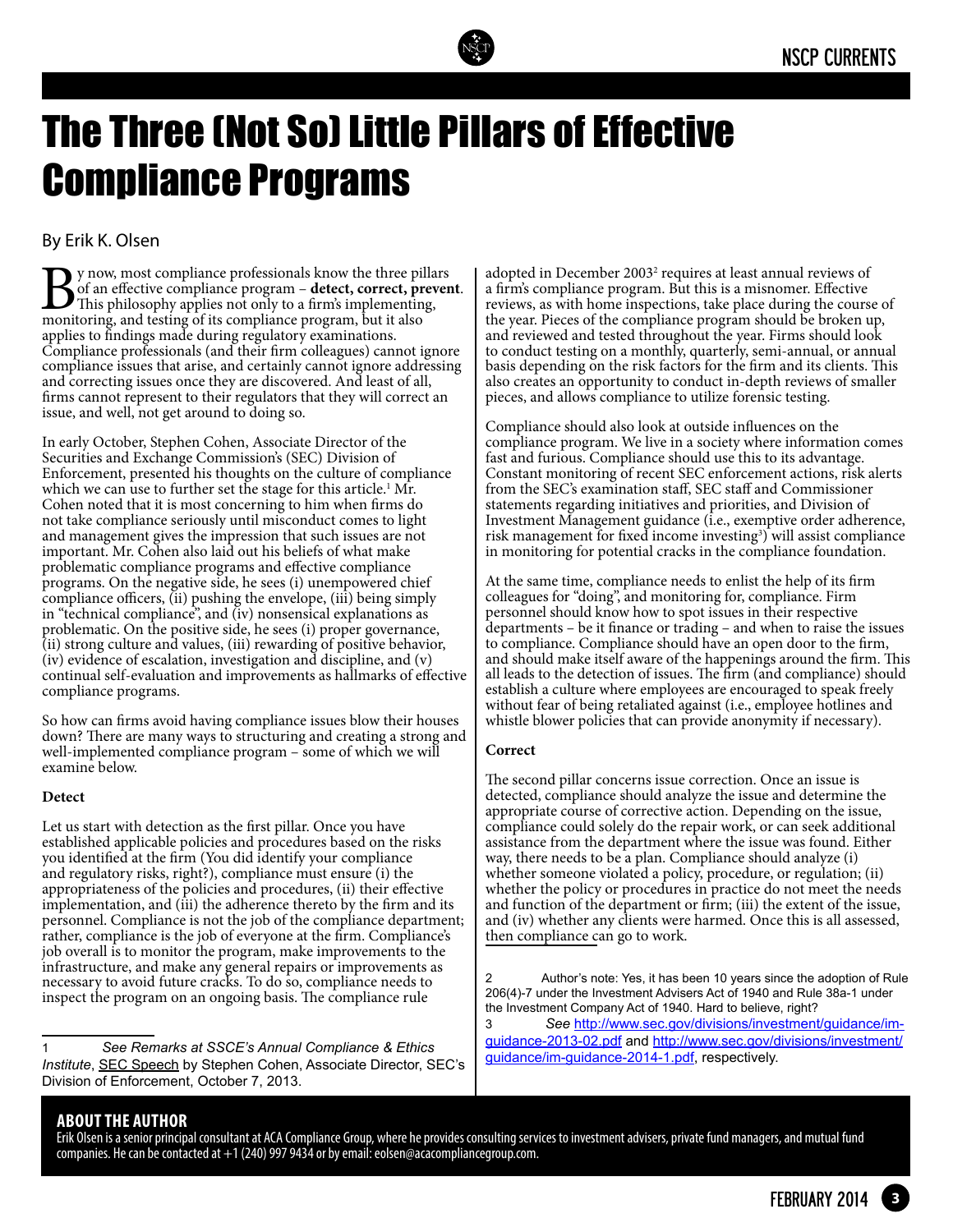

Reflecting back on the release adopting the compliance rule, a chief compliance officer needs to be, in part,

*empowered with full responsibility and authority to develop and enforce appropriate policies and procedures for the firm. Thus, the compliance officer should have a position of sufficient* 



## **Are you reAdy for 2014?**

The regulators are. You should be, too.

ACA has the expertise and resources to help prepare you for future regulatory inspections.

ACA<br>compliance group

**for more information,** please contact Damon Zappacosta at 212-868-5940 or dzappacosta@acacompliancegroup.com.

## **Are you ready for your regulatory exam?**

### **Compliance Consulting Support Services**

- On-site compliance support
- Registration renewals & Form ADV
- Preparation and updating of policies and procedures
- Investment adviser annual 206(4)-7 review
- Mock regulatory examinations and assessments



**Diane Currie dcurrie@wnj.com 248.784.5021**



*authority within the organization to compel others to adhere to the compliance policies and procedures.4*

As such, compliance should have the full authority to implement changes to the compliance program to correct (and further prevent) the identified issue and work with the department where the issue occurred to correct the matter. Of course the firm's senior management may also need to be involved in the correction of an issue, especially if the firm is going to have to reimburse the client for any loss incurred, but the compliance professional should be able to make the appropriate repairs.

While the methods to correct compliance breaches will be factspecific depending on the breach and a firm's actual compliance program, two concepts generally will hold true – clients should be made whole for any losses suffered as result of a trade error, and the correction of a breach in one client's account cannot be cured at the detriment of another client. Compliance should monitor that the firm does not try to push ineligible securities in one account to another account, or consistently reallocate trades to another client just because it can. Any such instances should be supported by valid investment reasons and require compliance's pre-approval before doing so. Compliance should also monitor for patterns in such reallocations to see if one account consistently becomes the "go to" account for accepting another account's ineligible securities.

Ultimately, compliance's biggest goal is to actually address the issue. If an issue goes unaddressed, then the likelihood of it happening again increases, which in turn increases the likelihood that it becomes a bigger issue the next time. If you have found the leak, do not let it drip until it becomes a gaping hole that will burst at any minute. Unaddressed issues will not go away; on the contrary, they will most likely repeat themselves, or worse, will be found during a regulatory review. If a firm addresses such issues immediately the firm's exam will be cleaner and in many ways compliance and the firm will present the compliance program in a better light because the house is in good order.

#### **Prevent**

Now that your compliance program can detect and correct issues, what about preventing people from causing issues in the first place? Are hefty fines or the risk of losing their jobs strong enough deterrents? Well, yes and no. People need to be aware of the ultimate consequences they may face if they conduct a wrongful act, but studies have shown that these penalties in and amongst themselves do not stop the acts from occurring in the first place. What is more powerful is knowing that an individual will get caught. Knowing that a compliance program is in place – and that someone is monitoring the program – will be more helpful in preventing wrongful acts than just penalties alone.

Even the strongest compliance program needs a little assistance. In part, this comes from two places: (i) senior management and (ii) training. Through written codes of conduct and/or ethics, and their actions, senior management needs to set the moral and ethical tone of the firm. What they do, what they say, will be mirrored in the actions of the firm's employees. Senior management (or a star portfolio manager) cannot be held to a standard outside of the established ethics and compliance program. Such treatment will reflect negatively on the compliance culture and program of the firm and will be evident to firm employees and the SEC. A prior employer of mine had a great saying, "No chalk," which referred to the white boundary lines on a sports playing field. The firm did not want its business or employees getting near the boundary line – into that proverbial grey area – and especially did not want anything to

4 *Compliance Programs of Investment Companies and Investment Advisers*, IA-2204 (December 17, 2003).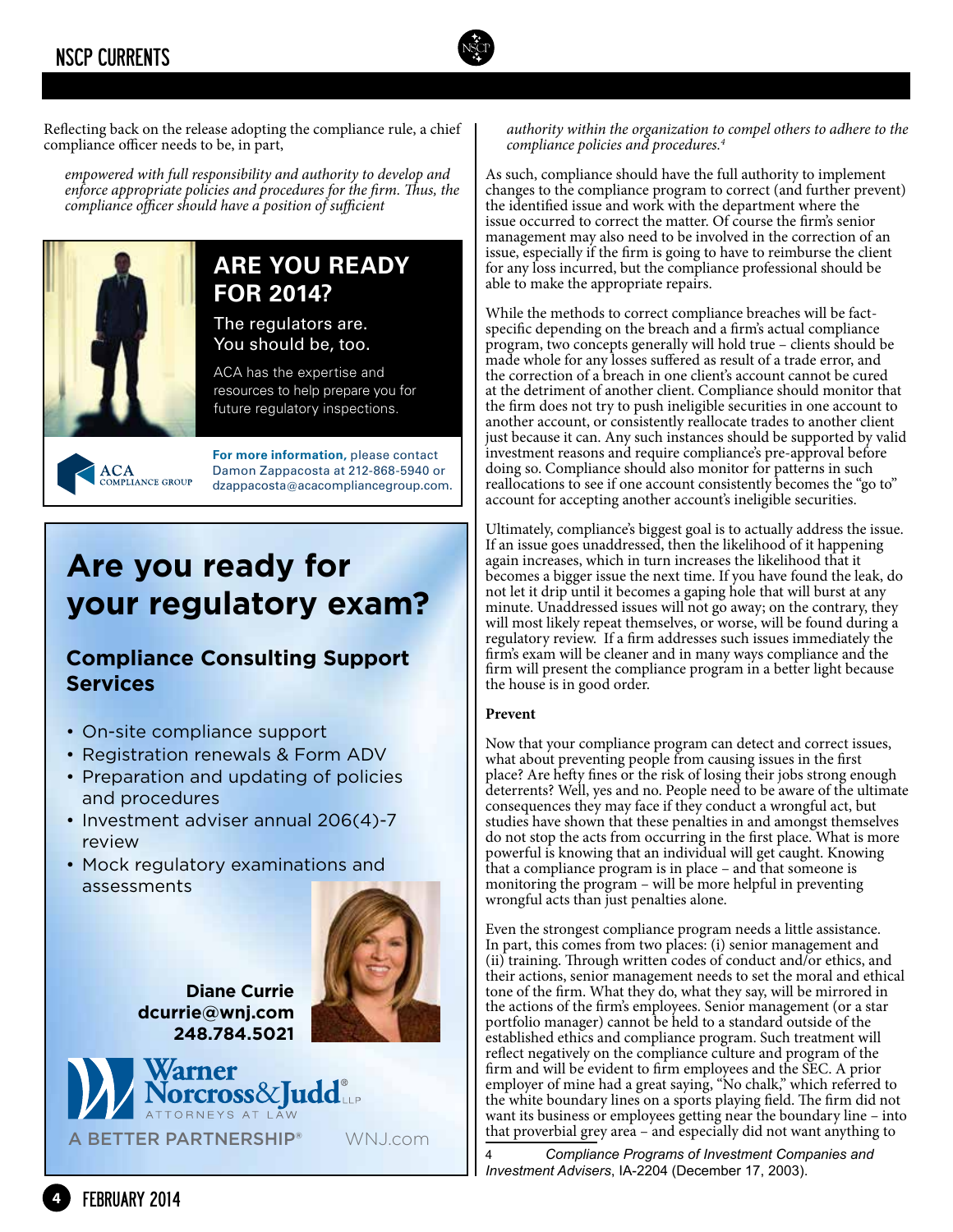

cross out of bounds. Every employee knew this saying. It was coined by the firm's founder and repeated many times by him and senior management. It became part of the firm's moral and ethical culture.

Compliance training is also a big part of deterrence. Employees need to be trained about new policies and regulations, and reminded about current policies, practices, and regulations. Training should also occur when new employees are on-boarded, or when employees change job functions. Make compliance a standing agenda item on human resource's first day check list for new employees. This will give compliance the opportunity to speak about the firm's ethical culture and to set the expectations for compliance with firm policies.

To assist in getting the "message" delivered to employees, make training sessions "fun" as well as educational. Think of new ways to make the same point - play games, deliver quizzes, have employees spot grammatical errors or fun words in new policies (before they get implemented of course), create a theme to your training presentation based on a popular movie franchise – whatever it takes to get people interested and involved. Also, consider periodic reminders throughout the year as part of your training repertoire. Send reminders about the political contributions policy around election season, reminders about the gifts and entertainment policy around wedding season and the holidays, and reminders about the insider trading policy after a landmark enforcement action or criminal case.

#### **Regulatory Promises**

In her public appearances, SEC Chair Mary Jo White has spoken about the SEC's *Compliance Program Initiative*, a joint effort amongst examination, enforcement and policy staff members. The initiative focuses on firms that have failed to adequately respond to previous SEC deficiencies by (i) identifying compliance issues, (ii) providing firms an opportunity to address and correct the issue,

and (iii) then reviewing the firm's remediation efforts.<sup>5</sup> If a firm fails to remediate the issue as it previously stated it would, or it simply ignores multiple warnings about the issue, then it will have bigger issues in facing the SEC's enforcement staff. This scenario was recently illustrated in three enforcement actions against firms that allegedly failed to heed prior warnings from the SEC staff.<sup>6</sup>

As with internal detection, if the SEC or another regulator identifies an issue, compliance and the firm should correct the matter and implement changes to prevent the issue from occurring again. In this case, provide the SEC's examination staff your plan of action in response to their findings, or better yet, the actual fix, and do it. Do not put off the repair until tomorrow, or next month, or next year. And worse still, do not put it off indefinitely. The next time the examination staff comes by your office in six months (and these Corrective Action Reviews are becoming more prevalent) or six years they will ask about the prior finding and remediation effort. It would be much more reflective of your effective program to show them, and your senior management for that matter, that the issue was fixed and is being prevented against going forward.

**Detect, correct, prevent**; these three (not so) little pillars are the building blocks of a strong and effective compliance program. To quote Mr. Cohen, "[You] will get much more credit from regulators by demonstrating that misconduct is an outlier in a highly ethical and compliance-driven culture than a remedial step after investors have suffered losses."

5 *See* e.g., *Remarks at National Society of Compliance Professionals National Membership Meeting*, SEC Speech by Mary Jo White, Chair of the SEC, October 22, 2013.

6 *See* In the Matter of Modern Portfolio Management, Inc., et al., IA-3702 (October 23, 2013), In the Matter of Equitas Capital Advisors, LLC, et al., IA-3704 (October 23, 2013), and In the Matter of Stephen Derby Gisclair, IA-3703 (October 23, 2013).



**2014 REGIONAL MEETING REGISTRATION IS OPEN!** San Francisco :: Toronto :: Dallas :: Denver :: New York :: Chicago

## visit www.nscp.org for more info!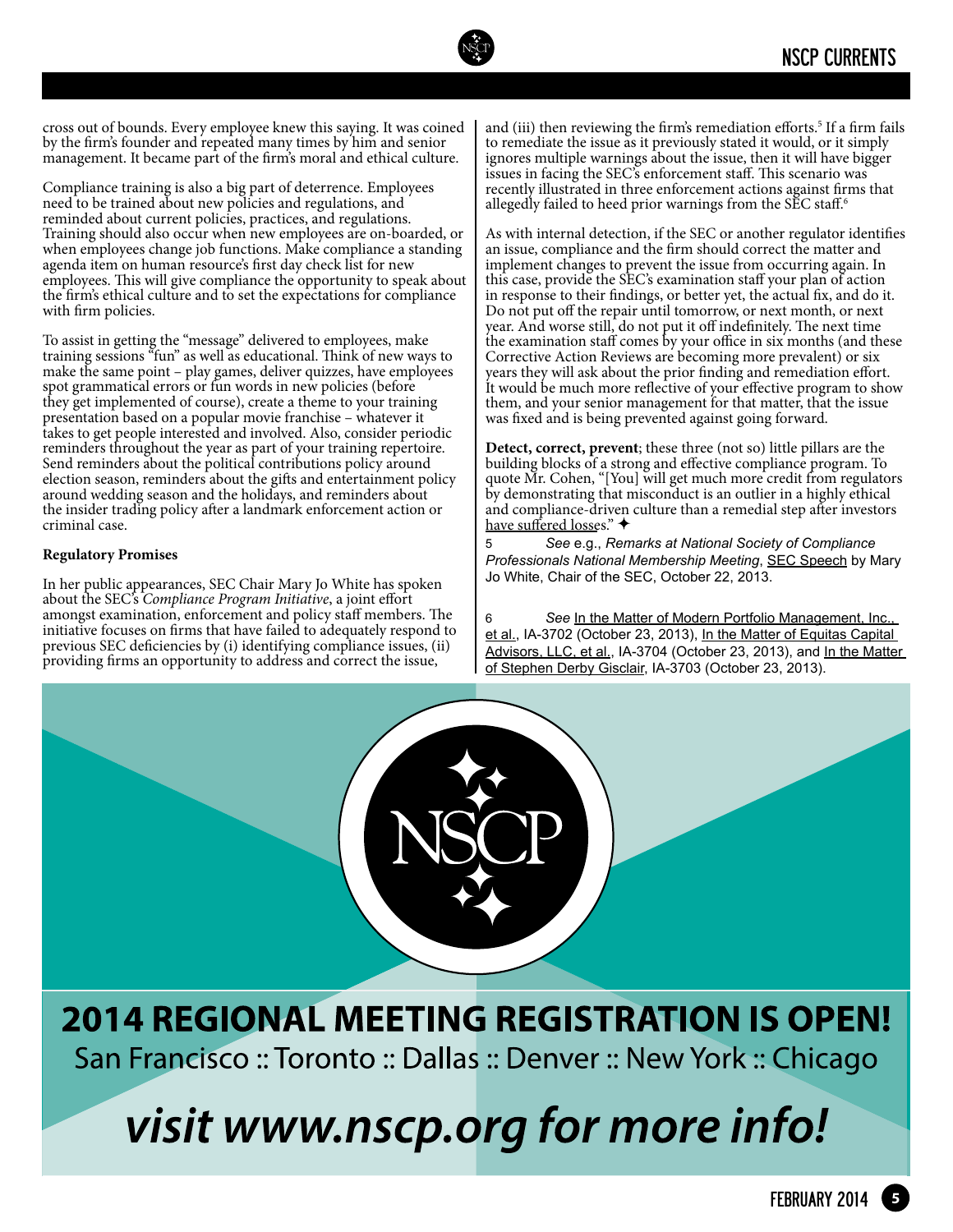

## The Volcker Rule Compliance Requirements: **Why Even Firms that are not Subject to Them Should Care**

By Jeffrey O. Himstreet<sup>1\*</sup>

The adoption of the rules to implement the restrictions contained in Section 619 of the Dodd-Frank Act,<sup>2</sup> commonly referred to as the Volcker Rule ("Volcker Rule" or "Final Rule"), is an administrative rulemaking marvel. With nearly 800 pages of explanatory text (the "Preamble"),<sup>3</sup> approximately 2800 footnotes and 70 pages of rule text, the Volcker Rule was adopted in late 2013 by three banking agencies (the FRB, OCC, and FDIC), and the SEC and CFTC (collectively, the "Agencies"). The Agencies received over 18,000 comment letters during the 3+ years since the Volcker Rule was initially proposed.<sup>4</sup> The Volcker Rule generally prohibits banking entities from engaging in proprietary trading and from sponsoring and/or investing in certain types of private funds, defined as "covered funds" by the Bank Holding Company Act ("BHC Act") and the Agencies.

Firms that are subject to the Final Rule are obligated to do far more than abide by prohibitions against certain types of trading or investing in certain types of funds: the Volcker Rule imposes significant compliance obligations on banking entities. The touchstone terms in the Preamble are "evidence" and "demonstrate" – each word appears more than 100 times, with the Agencies repeatedly emphasizing that if a firm is relying on an exemption from the Volcker Rule's prohibitions, of which there are many, the burden is on the firm to demonstrate – through its compliance program, reporting capabilities, and recordkeeping systems – that its reliance on the exemption is substantiated through its activities and intentions.

This article is the first of two, and will discuss the (a) firms that are subject to the Volcker Rule; (b) the Volcker Rule prohibitions generally; and (c) compliance requirements imposed by the Final Rule. The second installment, appearing in the March issue of *NSCP Currents*, will discuss specific, additional compliance requirements for firms relying on particular exemptions from the Volcker Rule prohibitions (for market making, underwriting, risk mitigation), and trade metric reporting requirements and the CEO attestation requirements. The March installment also will

#### **About the author**

Jeffrey O. Himstreet is a senior regulatory counsel for CIT Group, Inc. He is the principal regulatory counsel for the firmís derivatives, asset management, and broker-dealer businesses. He also provides key regulatory support for CITís international business and anticorruption issues. Before joining CIT Group, he was in private practice as a partner with Bingham McCutchen LLP, where he concentrated on SEC, FINRA, and state compliance issues for investment advisers, broker-deal-<br>ers, and issuers. Mr. Himstreet previously held positions with Ameriprise Financial Services, Inc., as the chief legal support for the firmís investment advisory programs, and as the General Counsel of M&I Wealth Management, where he was the chief legal officer for all wealth management business lines and oversaw compliance and risk management. Before joining Bingham in 2000, Mr. Himstreet was an attorney with the SEC in the Division of Investment Management in the Office of Investment Adviser Regulation and the Associate General Counsel for the North American Securities Administrators, Inc. Mr. Himstreet received his LLM in Securities Regulation, with honors, from the Georgetown University Law Center, a JD from the Willamette University College of Law, and a BS from Willamette University.

outline a process to consider when beginning to assess the scope of the firm's compliance efforts to enable it to meet the conformance requirements of the Final Rule. Even for firms that are not subject to the Volcker Rule, the compliance requirements and corporate governance standards imposed by it can be used as a baseline framework for a compliance program for any firm.

#### **A. What firms are subject to the Volcker Rule?**

The Volcker Rule applies to "banking entities." A "banking entity" is generally:

- Any insured depository institution;
- Any company that controls an insured depository institution;
- Any company that is treated as a bank holding company for purposes of Section 8 of the International Banking Act of 1978, as amended (the "International Banking Act"); and
- Any affiliate or subsidiary of the foregoing.

As a result, the definition of "banking entity" covers most types depository institutions, such as state-chartered banks, national banks, state and federally chartered savings associations, industrial banks, bank holding companies, savings and loan holding companies.<sup>5</sup>

#### **1. Why should firms that are not banking entities care about the Volcker Rule?**

The compliance requirements imposed by the Final Rule (discussed at Section C, below) can serve as a compliance program model for all firms, even those that are not subject to the Volcker Rule. As discussed in greater detail below, the compliance requirements of the Volcker Rule intertwine compliance obligations with corporate governance and business requirements. The Rule mandates a holistic, enterprise-wide compliance and risk management framework. It begins with the board and CEO setting the tone at the top, to implementation of the Volcker Rule requirements through procedures, monitoring, training, audit or other verification, and recordkeeping. Personnel of banking entities, beginning at the highest levels of the organization, are required to incorporate Volcker Rule compliance into performance goals and compensation standards for certain personnel to avoid violating the Volcker Rule's prohibitions. The corporate governance requirements are discussed in greater detail in the March sequel.

#### **2. For firms subject to the Volcker Rule, when must they come into compliance?**

The Volcker Rule became effective on July 21, 2012, but the statute provides for a two year conformance period. The FRB extended the conformance period, by one year, until July 21, 2015. During the conformance period, banking entities may continue to engage in activities covered by the Volcker Rule. However, a banking entity must engage in good-faith efforts, appropriate for its activities and investments, to conform of all activities and investments to the Volcker Rule by July 21, 2015.<sup>6</sup>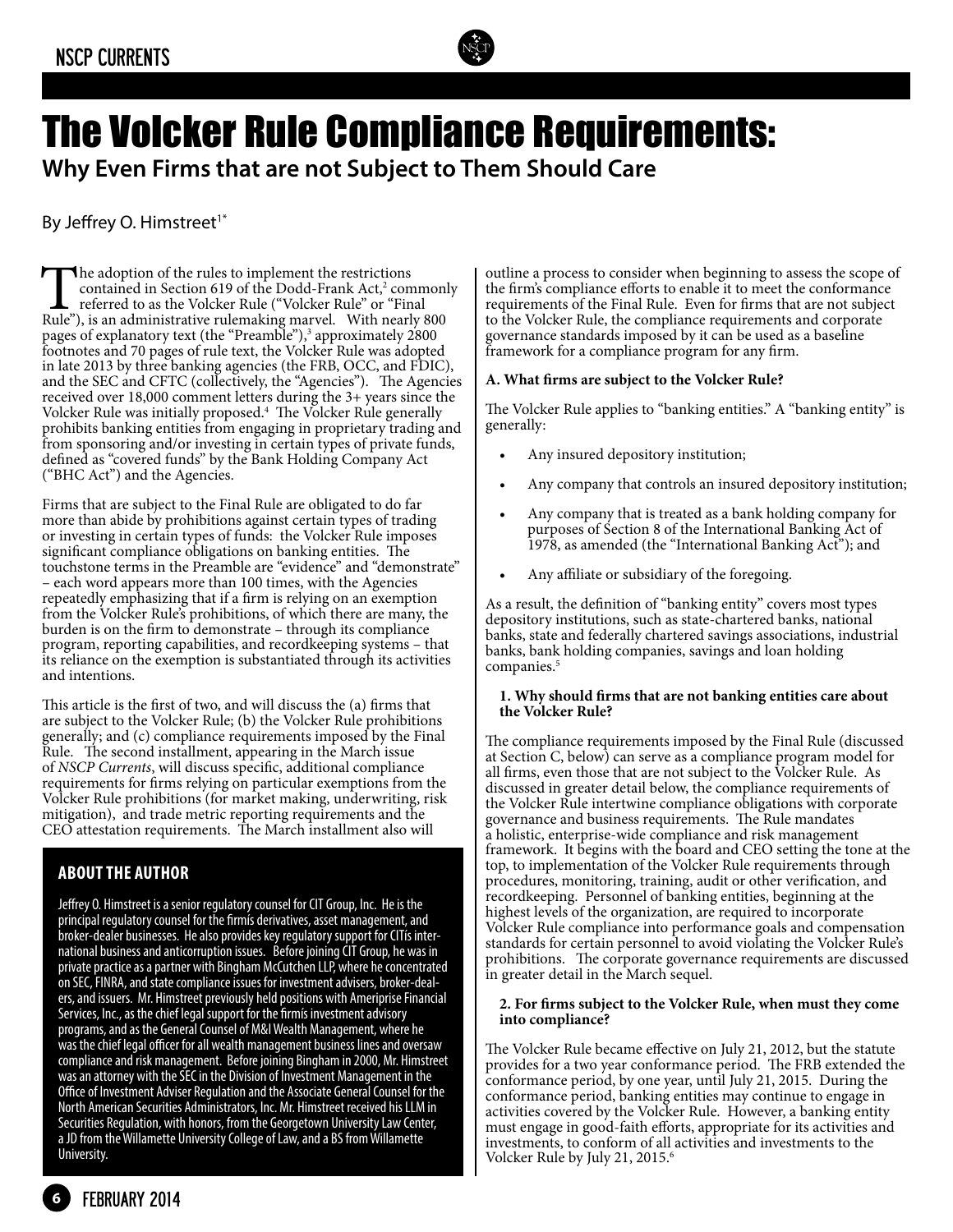

#### **B .What generally does the Volcker Rule prohibit?**

(i) *Proprietary trading* (subject to various exemptions and exclusions, discussed below);

(ii) *Covered fund ownership* (subject to various exemptions, discussed below);

(iii) *Compliance program requirements* (discussed below); and

(iv) *Trade metric reporting requirements* (discussed next month).7

#### **1. Proprietary Trading**

#### **a. What is "proprietary trading"?**

With limited exceptions, the Volcker Rule prohibits banking entities from engaging, as principal, in "proprietary trading". "Proprietary trading" is "engaging as principal for the trading account of the banking entity in any purchase or sale of one or more financial instruments."8 There is a prohibition on any activity that constitutes "proprietary trading" but is not excluded from the definition or specifically subject to an exemption.<sup>9</sup>

#### **b. What investment types are subject to the proprietary trading ban?**

A security (including an option on a security) as defined in Section 3(a)(10) of the Securities Exchange Act of 1934 ("Exchange Act") is subject to the Volcker Rule prohibitions, as is a derivative (including an option on a derivative), and a commodity contract or option on a commodity.

Loans are excluded from the proprietary trading ban (unless they are tradable and then if so they are treated as securities). A commodity that is not an excluded commodity, a derivative, a contract of sale of a commodity or an option on a contract of sale of a commodity or foreign exchange or currency, is similarly excluded.10

#### **c. Are there exclusions from the proprietary trading definition?**

Yes. The BHC and the Volcker Rule contains limited exclusions from the proprietary trading definition. These exclusions, as does the Final Rule in its entirety, include a caveat from the Agencies that reliance on the exemption cannot constitute proprietary trading that is masked to look like something else. These include: repurchase agreements(which economically are more akin to loans than investments)<sup>11</sup>; securities lending and borrowing<sup>12</sup>; liquidity management (but only pursuant to a written liquidity management plan)<sup>13</sup>; clearing activities<sup>14</sup>; prevention of failed trades<sup>15</sup>; agency, brokerage or custodial activities<sup>16</sup>; securities purchases or sales made in employee benefit plans<sup>17</sup>; and acquiring securities to satisfy a previously-contracted debt.<sup>18</sup>

#### **d. Are there types of proprietary trading that are exempt from the Volcker Rule Prohibitions?**

Yes. As noted above, the proprietary trading prohibition is subject to various exemptions, including but not limited to exemptions for underwriting, market making, and risk mitigating hedging.

*Underwriting*. Underwriting activities are exempt, subject to numerous conditions to ensure that exempt underwriting activity is genuinely client-facing and designed not to exceed the reasonably expected near-term demands of clients, customers, or counterparties.19 The underwriting exemption includes detailed compliance program requirements (again, discussed next month) that require *ex ante* trading desk limits (i.e., before the trade is made).

*Market-Making*. The Final Rule permits market makers to maintain and monitor overall "financial exposure" and "marketmaker inventory" held by each trading desk at a firm.<sup>20</sup> The exemption includes a number of new or revised criteria, including that the trading desk "routinely stand ready" to trade, is "willing and available" to quote and otherwise enter into trades "throughout market cycles," and that market-maker inventory not be designed to exceed near-term demands based on, among other things, "demonstrable analysis" of historical customer demand. The Final Rule includes detailed compliance program requirements that also require *ex ante* limits on how each market-maker trading desk trades and hedges its risk, and will be discussed in detail in the second installment of this article, appearing in next month's *NSCP Currents.* 

*Risk-Mitigating Hedging*. The Final Rule exempts hedging activity from the Volcker Rule prohibitions.<sup>21</sup> This exemption requires that hedging activity, at its inception, must demonstrably reduce or otherwise significantly mitigate one or more specific, identifiable risks. Hedging activity cannot give rise, at the inception of the hedge, to any significant new or additional risk that is not itself hedged contemporaneously. Hedging is permitted across affiliates, and dynamic and anticipatory hedging is permitted. The Final Rule includes detailed compliance program requirements (discussed in the second installment of this article) that require ex ante limits on hedging techniques and strategies, position and aging limits, correlation analysis and ongoing monitoring.<sup>22</sup>

Other exemptions from the prohibition are available for investments in US government, agency, and municipal obligations<sup>23</sup>; foreign government obligations<sup>24</sup>; transactions on behalf of customers<sup>25</sup>; transactions by regulated insurance companies<sup>26</sup>; and trading activities of foreign banking entities outside the united states.<sup>27</sup>

#### **2. Covered Funds**

#### **a. What does the Volcker Rule prohibit as it relates to investments in funds?**

Under the Volcker Rule, a banking entity is prohibited from sponsoring or acquiring or retaining, as principal, directly or indirectly, any ownership interest in a "covered fund."28 The Final Rule clarifies that this prohibition does not apply to a range of scenarios where a banking entity is not acting as principal including, among other situations, where (i) the banking entity is acting solely as agent, broker, custodian, trustee or in a similar fiduciary capacity and the activity is on behalf of a customer and (ii) the interest is acquired through a deferred compensation, stock-bonus, profit-sharing or pension plan of a banking entity (or affiliate thereof).29

#### **b. What is a "covered fund"?**

The Final Rule generally defines a "covered fund" as (i) an issuer that would be an investment company, as defined in the Investment Company Act of 1940 ("Investment Company Act"), but for section  $3(c)(1)$  or  $3(c)(7)$  of that Act; (ii) certain commodity pools; and (iii) with respect to US banking entities only, certain non-US funds that would be required to rely on section 3(c)(1) or 3(c)(7) of the Investment Company Act if offered in the US.30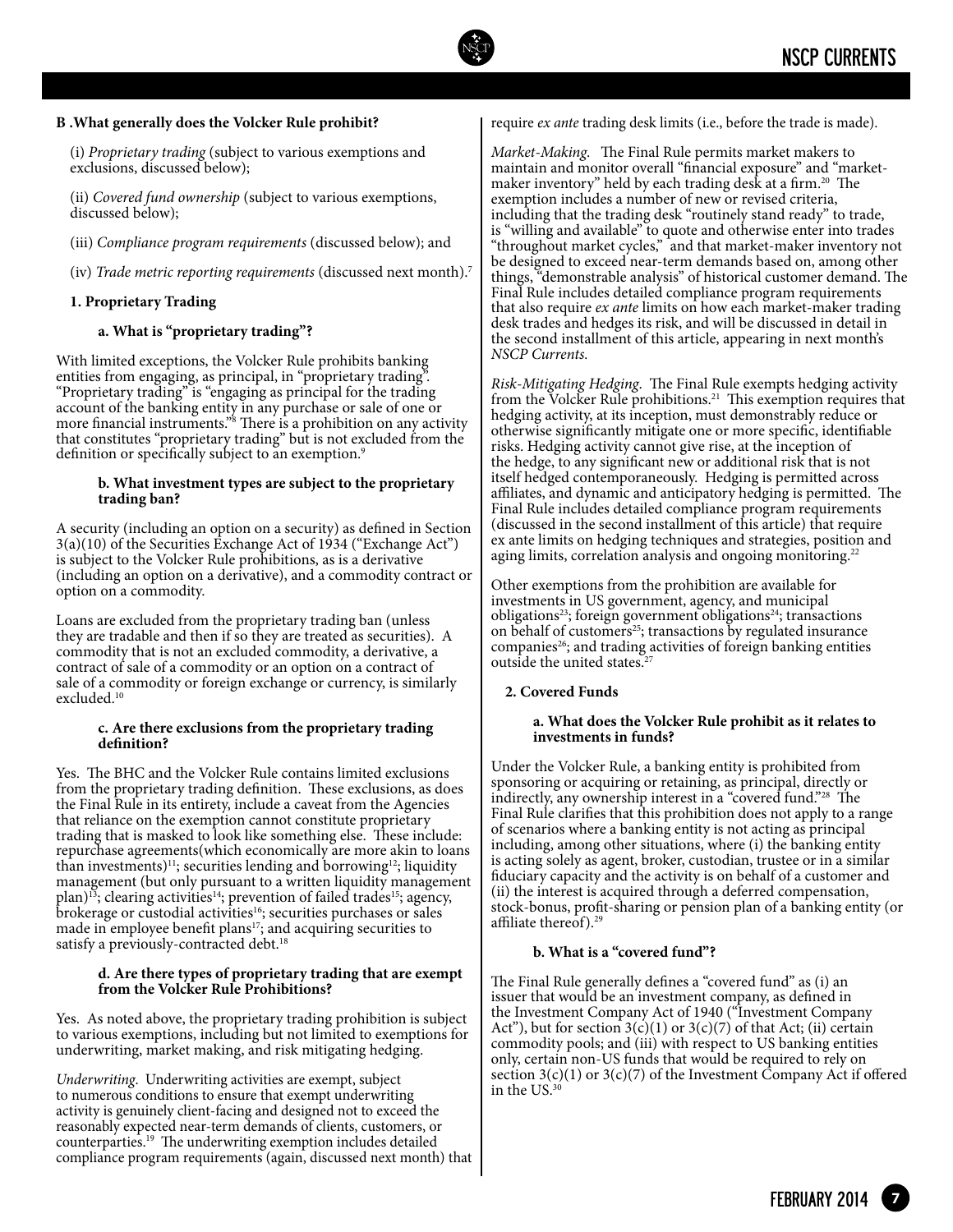#### **c. What exclusions are available from the covered fund prohibitions?**

*Some Popular Exemptions.* The Final Rule completely excludes from the definition of "covered fund," among others, (i) certain whollyowned subsidiaries, joint ventures and acquisition vehicles; (ii) US registered investment companies (e.g., mutual funds), business development companies and issuers that rely on exclusions other than Section  $3(c)(1)$  and  $3(c)(7)$  of the Investment Company Act; (iii) foreign public funds and foreign pension funds;  $(iv)$  small business investment companies and public welfare funds; (v) certain insurance company separate accounts and separate accounts for bank-owned life insurance; and (vi) certain loan securitization vehicles, asset-backed commercial paper conduits and asset pools that cover the payment obligations of covered bonds.<sup>31</sup>

*Exemptions for Sponsors of Customer Funds.* Under the Final Rule, a banking entity may acquire or retain an ownership interest in, or act as sponsor to, a covered fund in connection with organizing and offering a covered fund for customers of the banking entity's bona fide trust, fiduciary, investment advisory or commodity trading advisory services (so-called customer funds).<sup>32</sup> In particular, there remains no requirement that there be a pre- existing relationship with the customer; however, the restrictions on name sharing between the banking entity and the covered fund remain. Banking entities also must adhere to a 3% limit on investments in each customer fund, and total investment across all customer funds is capped at 3% of a bank's Tier 1 capital.<sup>33</sup>

*Foreign Banking Entities/Super 23A.* Under the Final Rule, there remains an exemption from the covered fund prohibition for foreign banking entities with respect to certain covered funds that are "solely outside the [US]" (so-called SOTUS funds).<sup>34</sup> The Final Rule also retains the "Super 23A" provision banning a banking entity that serves as an investment adviser or sponsor to a covered fund from entering into any transaction with that fund if the transaction would be a "covered transaction" under Section 23A of the Federal Reserve Act, subject to limited exceptions.<sup>35</sup>

#### **Even if an activity is permitted under the Volcker Rule may it still be prohibited?**

Yes. Notwithstanding the exemptions for certain types of transactions involving covered funds, the Volcker Rule contains <sup>\*</sup>backstop" provisions that, despite the availability of an exemption or exclusion, nevertheless prohibit transactions or other activity that would:

- Involve or result in a material conflict of interest between the banking entity and its clients, customers, or counterparties<sup>36</sup>;
- Result, directly or indirectly, in a material exposure by the banking entity to a high-risk asset or a high-risk trading strategy $37$ ; or
- Pose a threat to the safety and soundness of the banking entity or to the financial stability of the United States.<sup>38</sup>

Under the Final Rule, a material conflict of interest exists between a banking entity and its clients, customers, or counterparties if the banking entity engages in any transaction, class of transactions, or activity that would involve or result in the banking entity's interests being materially adverse to the interests of its client, customer, or counterparty with respect to such transaction, class of transactions, or activity.<sup>39</sup> The conflict of interest requirements would appear to address a scenario that became evident during the height of the financial crisis when an investment bank was assisting client A in constructing a derivative security based on the value of assets (e.g., mortgages) declining while advising Client B to purchase a derivative security based on the value of the same assets increasing.

To mitigate an actual or apparent conflict of interest, prior to effecting a specific transaction or class or type of transactions, or engaging in the specific activity, a banking entity may give clear, timely, and effective disclosure of the conflict of interest, together with other necessary information, in reasonable detail and in a manner sufficient to permit a reasonable client, customer, or counterparty to meaningfully understand the conflict of interest.40 This disclosure must be made in a manner that provides the client, customer, or counterparty the opportunity to negate, or substantially mitigate, any materially adverse effect on the client, customer, or counterparty created by the conflict of interest.<sup>41</sup> The practical effect is that boilerplate representations and warranties will likely be insufficient because the disclosure must be tailored to explain the conflict on a transaction-by-transaction basis.

Alternatively, a banking entity may establish, maintain, and enforce information barriers that are memorialized in written policies and procedures, such as physical separation of personnel, or functions, or limitations on types of activity, that are reasonably designed, taking into consideration the nature of the banking entity's business, to prevent the conflict of interest from involving or resulting in a materially adverse effect on a client, customer, or counterparty. However, a banking entity may not rely on information barriers if it knows or should reasonably know that the conflict of interest may involve or result in a materially adverse effect on a client, customer, or counterparty.<sup>42</sup>

#### **3. Compliance Requirements**

#### **a. What do the compliance requirements impose?**

The terms, scope and detail of the compliance program must be appropriate for the types, size, scope and complexity of the activities and business structure of the banking entity. Banking entities that engage in no proprietary trading are not required to maintain compliance controls related to Volcker. Those banking entities that have less than \$10 billion in consolidated assets are permitted to leverage existing compliance controls and modify them as necessary to comply with the Volcker Rule. Banking entities with between \$10 billion and \$50 billion in consolidated assets must develop and implement a free-standing compliance program dedicated to Volcker Rule compliance, and those that have more than \$50 billion in consolidated assets or that must report trade metric data (discussed below) must maintain so-called enhanced compliance controls.43

#### **b. What must all Volcker Rule compliance programs contain?**

All banks that are required to develop and implement Volcker Rule compliance controls must, at a minimum, include:

- *Internal Policies and Procedures.* Banking entities must adopt written policies and procedures reasonably designed to document, describe, monitor and limit exempted trading activities conducted by the banking entity (including setting, monitoring and managing limits required under the market making-related, underwriting and risk-mitigating hedging permitted activities) to ensure that all activities comply with the Volcker Rule.
- *Internal Controls.* Banking entities must develop a system of internal controls reasonably designed to monitor compliance and to prevent activities that are prohibited by the Volcker Rule from occurring.
- *Management Framework.* Firms subject to the Volcker Rule must develop, from the top down, a management framework that clearly delineates responsibility and accountability for compliance with the Volcker Rule and that includes

## **8** february 2014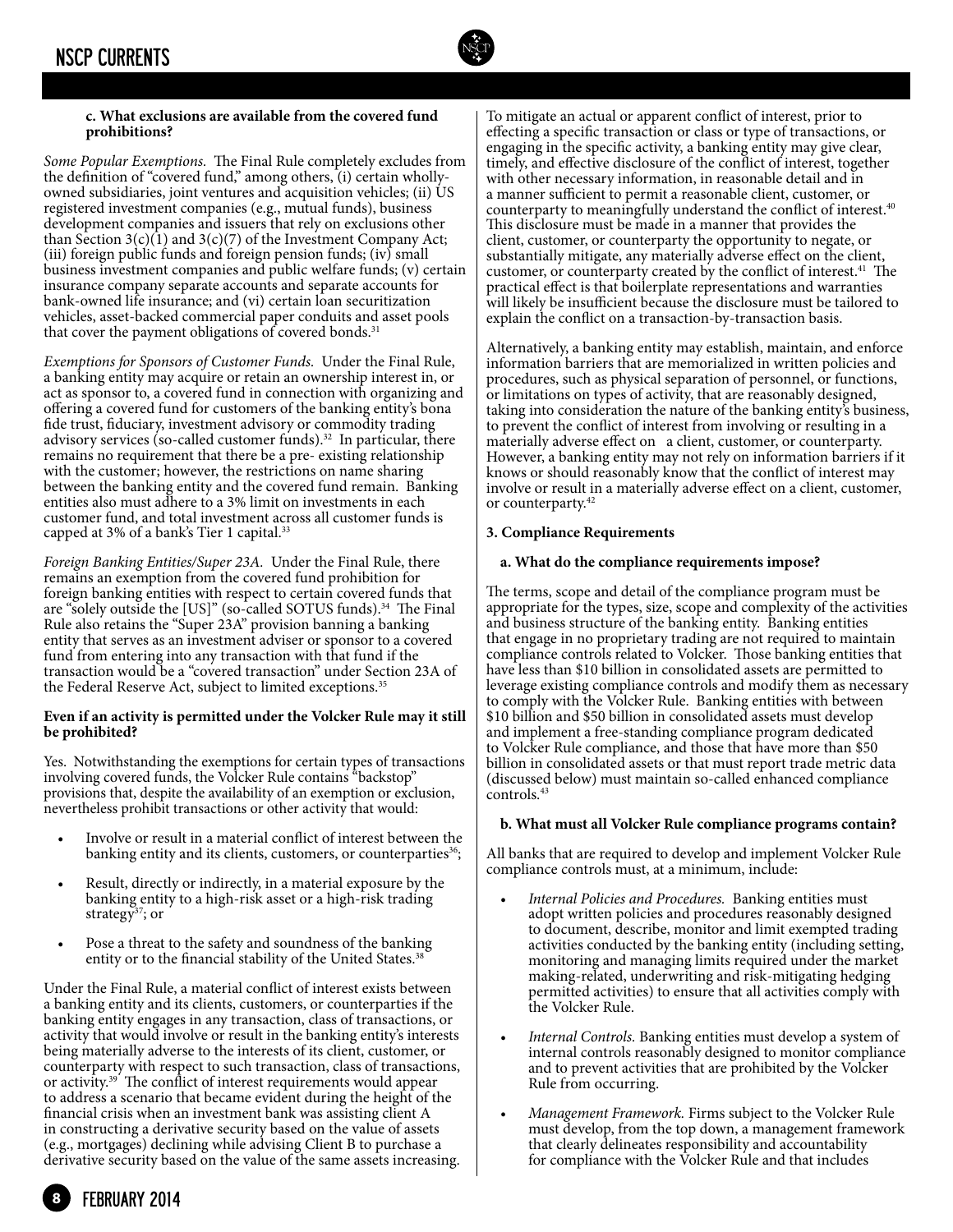

appropriate management review of trading limits, strategies, hedging activities, investments, incentive compensation and other matters identified in the Volcker Rule or by management as requiring follow-up.

- *Independent Testing. Banking entities subject to the Volcker* Rule must conduct independent testing and audit of the effectiveness of the compliance program. This independent testing must be conducted periodically by qualified personnel of the banking entity (such as internal audit) or by a qualified outside party.
- *Training.* Banking entities must conduct training for trading personnel and managers, as well as for other appropriate personnel to effectively implement and enforce the compliance program.
- *Recordkeeping.* Banking entities must maintain and preserve records sufficient to demonstrate compliance with the Volcker Rule, which a banking entity must promptly provide to regulators upon request and retain for a period of no fewer than 5 years or such longer period as required by regulators.<sup>44</sup>

#### **c. What additional requirements are imposed by banking entities subject to enhanced compliance requirements?**

The enhanced compliance requirements build on the "standard" compliance requirements by requiring greater detail, greater reporting capabilities, and specific procedures addressing how the firm remediates violations. Banking entities that are approaching the thresholds to being reporting trade metric data or are approaching \$50 billion in consolidated assets should consider whether develop a compliance program intended to satisfy the requirements for the enhanced compliance requirements to minimize the transition difficulties as the banking entity becomes subject to the enhanced compliance requirements. As discussed next month, the enhanced compliance requirements also carry with it trade metric reporting requirements and CEO attestation requirements, and it will be necessary firms that are subject to the CEO attestation requirements to begin mapping a process to develop support for the CEO attestation.

For banking entities subject to the enhanced compliance programs for proprietary trading must identify, document, monitor and report permitted trading activities, and promptly address risks and potential areas of noncompliance and prevent activities prohibited by, or that do not comply with, the Volcker Rule. Firms must also establish and enforce appropriate limits on covered trading activities, including limits on the size, scope, complexity and risks of the individual activities. Provide for periodic independent review and testing and ensure the internal audit, corporate compliance and internal control functions are effective and independent. Lastly, firms subject to enhanced compliance requirements must make senior management and others, as appropriate, accountable and ensure review of the compliance program by the Board and CEO (or equivalent), and facilitate supervision and examination by regulators of permitted activities.45

#### **d. What specifically is required under the enhanced compliance requirements for proprietary trading?**

A banking entity must establish, maintain and enforce a compliance program that includes written policies and procedures that are appropriate for the types, size, and complexity of its permitted trading activities and the attendant risks. The firm must devote adequate resources and knowledgeable personnel, and the program must be updated with a frequency sufficient to account for changes in activities, testing results, identification of weaknesses, and to account for any legal/regulatory/other changes. The enhanced

compliance program must be scalable and provide for revision before expanding trading activities. The enhanced compliance program must cover the following:

- written policies governing each desk that cover the financial instruments the desk may purchase and sell, the type of trading activity the desk may conduct, the risks that the desk may take on, and other information relating to the desk's trading activities.
- a comprehensive description of the entity's risk management program. This must include a description of the governance, approval, reporting, escalation, review and other extensive procedures used to ensure compliance with the Volcker Rule.
- limits and internal controls for each trading desk that are reasonably designed to ensure that trading activity is conducted in compliance with the law and the entity's policies and procedures. Risk limits must be based on specified criteria.
- • the use of risk-mitigating hedging instruments and strategies.
- analysis and quantitative measurement of trading activities reasonably designed to ensure that the trading activity of each trading desk is consistent with the entity's compliance program. This includes any quantitative metrics specifically tailored to the banking entity's particular risks, practices and strategies.
- permitted trading activities, activities excluded from the definition of proprietary trading, high-risk assets and trading strategies and potential conflicts of interest.
- procedures for identifying violations of the Volcker Rule and require prompt documentation and remediation of any violation and document all proposed and actual remediation efforts. Records of any remediation activities must be available for inspection by regulators.

Written policies and procedures also must provide for assessment of the extent to which program modifications are needed and implemented, as well as prompt notification of material weaknesses or significant deficiencies in program design or implementation to senior management and the board of directors.<sup>46</sup> The independent testing, training, and recordkeeping requirements for the standard compliance program also apply to the enhanced compliance program requirements with additional detail surrounding the requirements. Independent testing of the compliance program, internal controls and management procedures, for example, must occur with a frequency appropriate to the size, scope and risk profile of the banking entity's trading and covered fund activities or investments, at least annually.47

#### **Conclusion**

The adoption of the Final Rule by the Agencies should be viewed by firms subject to the Volcker Rule as the beginning, rather than the end, of the process. The Final Rule marks the beginning of a lengthy process to implement the Volcker Rule and for banking entities to conform their activities accordingly. A broad range of interpretive issues will undoubtedly arise as the industry continues to develop a complete understanding of the consequences and practical implications of the Final Rule. Coordination among agencies is yet unclear in terms of their collective reaction to the inevitable need for guidance and/or relief. As noted at the outset, this article is the first of two that will appear in *NSCP Currents.* The second installment will cover the proprietary trading exemptions that require specific compliance procedures (market making,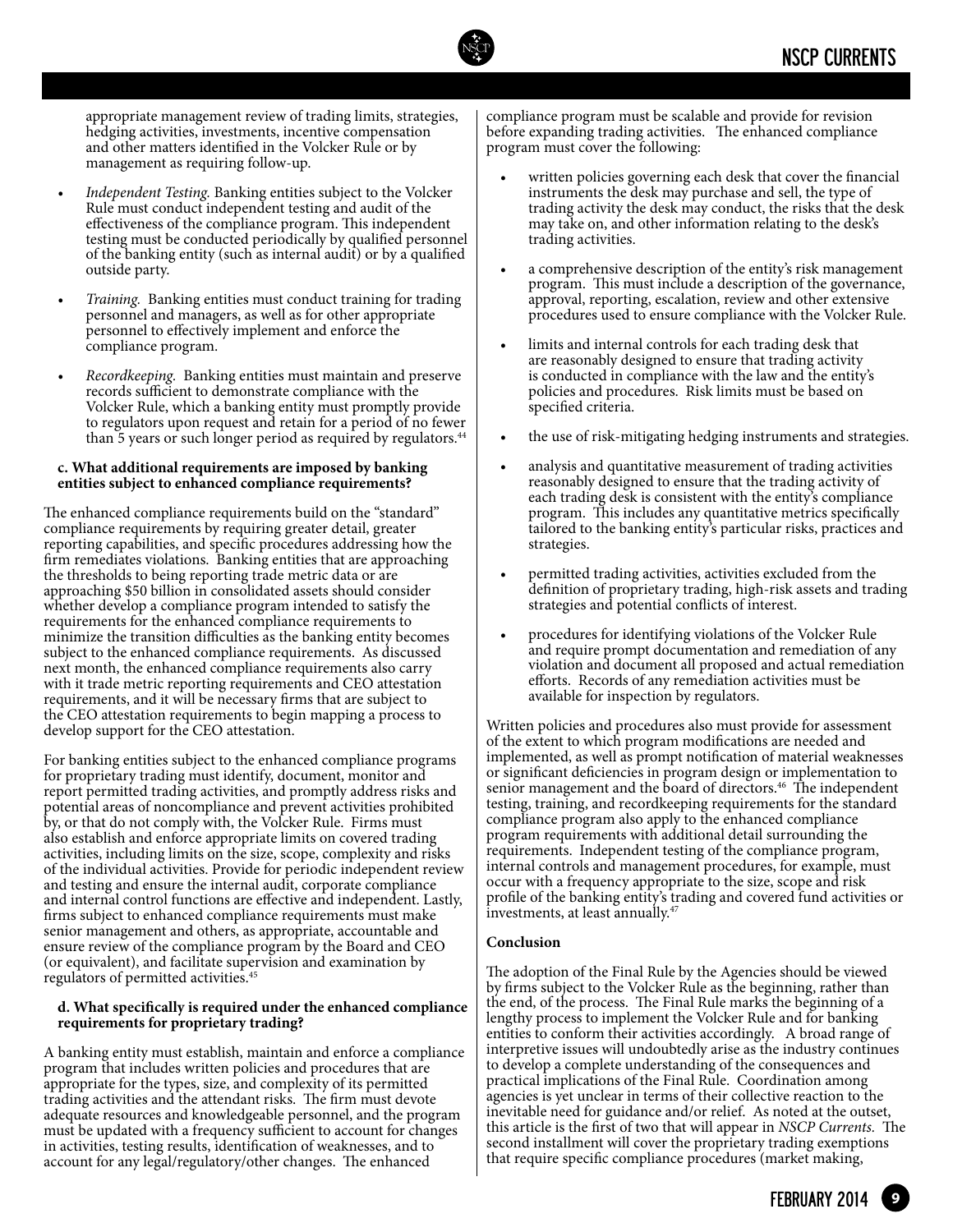### NSCP CURRENTS



underwriting, and risk hedging), the trade metric reporting requirements, and the CEO attestation requirement, in addition to setting out a process for firms to consider following as they grapple with bringing their activities into compliance by the conformance date. For firms that are not subject to the Volcker Rule, the compliance and corporate governance framework can form the foundation for a holistic compliance program that can be adapted to address a variety of compliance challenges.  $\triangleleft$ 

#### (Endnotes)

1<br>
Unit Himstreet is Director, Regulatory Counsel with<br>
CIT Group, Inc.; Chief Legal Officer of CIT Asset Management, an affiliated<br>
investment advisory firm and CIT Capital Securities, an affiliated broker-<br>
dealer; and a CIT, or its employees or shareholders. Jeff can be contacted at [jeff.himstreet@](mailto:jeff.himstreet@cit.com) [cit.com](mailto:jeff.himstreet@cit.com) with questions.

---------------------------------

2 Dodd-Frank Wall Street Reform and Consumer Protection Act, Public Law 111–203, 124 Stat. 1376 (2010). The Bank Holding Company Act amendments contained in Dodd Frank that constitute the Volcker Rule are codified at 12 USC §1841 et seq., and Section 13 is codified at 12 USC §1851.

3 Prohibitions and Restrictions on Proprietary Trading and Certain Interests in, and Relationships With, Hedge Funds and Private Equity Funds, SEC Rel. No. Release No. BHCA-1 (Dec. 10, 2013) ("Preamble").

The Agencies other than the CFTC issued a proposed Volcker Rule implementing regulation in November 2011 (See 76 Fed. Reg.<br>68,846 (Nov. 7, 2011), and the CFTC issued a substantially similar proposed<br>rule in February 2012 (See 77 Fed. Reg. 8,332 (Feb. 14, 2012) (referred to collectively as the "Proposed Rule").

The Final Rule contains exclusions from the definition of "banking entity" for: any covered fund; any portfolio company held by a financial holding company in reliance upon the merchant banking authority in Section 4(k)(4)(H) or Section 4(k)(4)(I) of the Bank Holding Company ("BHC") Act; and any small business investment company, provided that the fund<br>itself is not a banking entity for some other reason, such as being in insured<br>depository institution, an entity that controls an insured depository in a bank holding company. Final Rule  $\S$  2(c)(2).

6 The FRB explained that such good faith efforts include evaluating the extent to which a banking entity's activities and investments are covered by the Volcker Rule and developing and implementing a compliance program. The FRB also cautioned that banking entities should not expand their activities with the expectation that additional time to conform those<br>activities to the requirements of the Volcker Rule may be granted. Banking<br>entities may submit a request to the FRB for additional time to confor Volcker Rule.

The Volcker Rule requires firms with significant trading operations to report to the relevant Agency a number of quantitative measurements that are designed to assist the Agencies and banking entities in identifying prohibited proprietary trading that might occur in the context of exempt activities. Trade metric reporting will be discussed in the sequel to this article, appearing in the next issue of NSCP Currents.

#### 8 Final Rule at  $\S$  \_\_.3(a).

See id. The Volcker Rule includes in it a rebuttable presumption that any position that is held for 60 days or less constitutes proprietary trading. This presumption can be rebutted if the banking entity demonstrates, based on all relevant facts and circumstances, that the banking entity did not purchase or sell the financial instrument principally for the purpose of short-term resale, benefitting from actual or expected short-term<br>price movements, or realizing short-term arbitrage profits. Id. at § \_\_3(b)(2).<br>There is no reverse presumption that would support a view that po

| 10 | Final Rule at $\S$ __ 3(c)(2). |  |
|----|--------------------------------|--|
|----|--------------------------------|--|

11 Preamble at p. 57.

12 Final Rule at § \_\_\_.3(d)(2). The securities lending exclusion requires that the purchase or sale of financial instruments pursuant to a written securities lending agreement are excluded, but other positions (such as short positions or options) are not eligible for this exclusion and as such may involve proprietary trading.

13 Final Rule at §\_\_\_.3(d)(3). In addition to the obligation to purchase and sell securities pursuant to a written liquidity management plan, the securities themselves are limited to highly liquid securities that are not associated with appreciable profits derived from short term trading (the highly liquid securities would typically include cash equivalents).

| Final Rule at $\S$ . $3(d)(4)-(5)$ .<br>14 |  |
|--------------------------------------------|--|
|--------------------------------------------|--|

16 Final Rule at §\_\_\_.3(d)(7).

- 17 **Final Rule at**  $\S$   $3(d)(8)$ . 18 **Final Rule at §**  $(3(d)(9))$ .
- 19 **Final Rule at §** \_\_\_.4(a)(2).
- 20 **Final Rule at §**\_\_\_\_.4(b).
- 21 Final Rule at §\_\_\_\_.5(b).
	-

22 Additional documentation standards apply to hedges that are established at a different trading desk than the desk that established the underlying position, across trading desks and for hedges that exceed pre-determined limits. The Final Rule's hedging exemption retains the statutory language that provides flexibility for banking entities to hedge "individual or aggregated positions," but the release discusses types so-called "portfolio hedging" that are not permitted, such as making general bets on interest rates or a market index that are not correlated to specific portfolio risk exposures. See Preamble, at §IV.A.4.d.

| 23     | Final Rule at $\S$ . 6(a).                                |
|--------|-----------------------------------------------------------|
| 24     | Final Rule at $\S$ .6(b).                                 |
| 25     | Final Rule at $\S$ 6(c)(2); see also Preamble at pg. 396. |
| 26     | Final Rule at $\S$ 6(d).                                  |
| 27     | Final Rule at $\S$ .6(e).                                 |
| 28     | Final Rule at $\sin 10(a)$                                |
| 29     | Final Rule at $\S$ ____. 10(a)(2).                        |
| $\sim$ |                                                           |

30 Final Rule at § \_\_.10(b). Compared to the proposed rule, the agencies have significantly scaled back the scope of commodity pools and non-US funds that are included in the definition of "covered fund." In particular, with respect to investments or sponsorship by foreign banking entities, non-US funds that are not offered into the United States and, therefore, are not required to rely on Section 3(c)(1) or 3(c)(7) of the Investment Company Act are no longer "covered funds."

31 Final Rule at § \_\_\_.10(c).The Final Rule expressly provides that the covered fund prohibition does not apply to the acquisition or retention by an insurance company or an affiliate therefore of any ownership interest in, or sponsorship of, a covered fund if the insurance company or affiliate acquires and retains the ownership interest solely for the general account or one or more separate accounts of the insurance company in compliance with and subject to insurance law and regulation. See id.; see also Preamble at §IV.A.7.

| $\frac{1}{32}$ | Final Rule at $\S$ .11.          |
|----------------|----------------------------------|
| $\vert$ 33     | Final Rule at $\S$ ___ 12(c)(2). |
|                |                                  |

34 Final Rule §\_\_\_.13(b)(5). The requirements of the SOTUS exemption include that (i) the banking entity and the relevant personnel making sponsorship or investment decisions are not located in the United States, (ii) the sponsorship or investment is not accounted for on a consolidated basis by any branch or affiliate of the foreign bank in the United States, (iii) no financing for the foreign bank's sponsorship of or investment in the fund is provided by any branch or affiliate located in the US or organized under US law and (iv) no ownership interest of the covered fund is offered (or has been offered) to US residents. See Preamble at §IV.A.8.

35 Final Rule §\_\_\_\_.14. The scope of Super 23A, however, has been reduced by the exclusions from the definition of covered fund (discussed above), including exclusions for wholly-owned subsidiaries and registered investment companies.

36 Final Rule §\_\_\_.15(b).

37 The Final Rule defines a high-risk asset as an asset or group of related assets that would, if held by a banking entity, significantly increase the likelihood that the banking entity would incur a substantial financial loss or would pose a threat to the financial stability of the US. Final Rule §\_\_\_.15(c)(1). It defines a high-risk trading strategy as a trading<br>strategy that would, if engaged in by a banking entity, significantly increase<br>the likelihood that the banking entity would incur a substantia would pose a threat to the financial stability of the United States. Final Rule  $\S$  . 15(c)(2).

| 38 | Final Rule § | .15. |
|----|--------------|------|
|    |              |      |

- 39 Final Rule §\_\_\_\_.15(b).
- 40 Final Rule §\_\_\_\_.15(b)(2)(i).
- 41 Final Rule §\_\_\_\_.15(b)(2)(i)(B).

42 The above-prohibition may apply even if the banking entity established information barriers. See Final Rule §\_\_\_\_.15(b)(2)(ii).

43 Final Rule §\_\_\_\_.20(c) (referencing Appendix B to the rule text, which outlines the enhanced compliance program requirements in detail).

44 The compliance requirements are specified in Appendix B of the Volcker Rule and are discussed at § IV.C.2. of the Preamble.

| 45<br>\$IV.C.2. |     | Final Rule § 20(c), Appendix B; see also Preamble, at |
|-----------------|-----|-------------------------------------------------------|
| -46             | Id. |                                                       |

47 Id.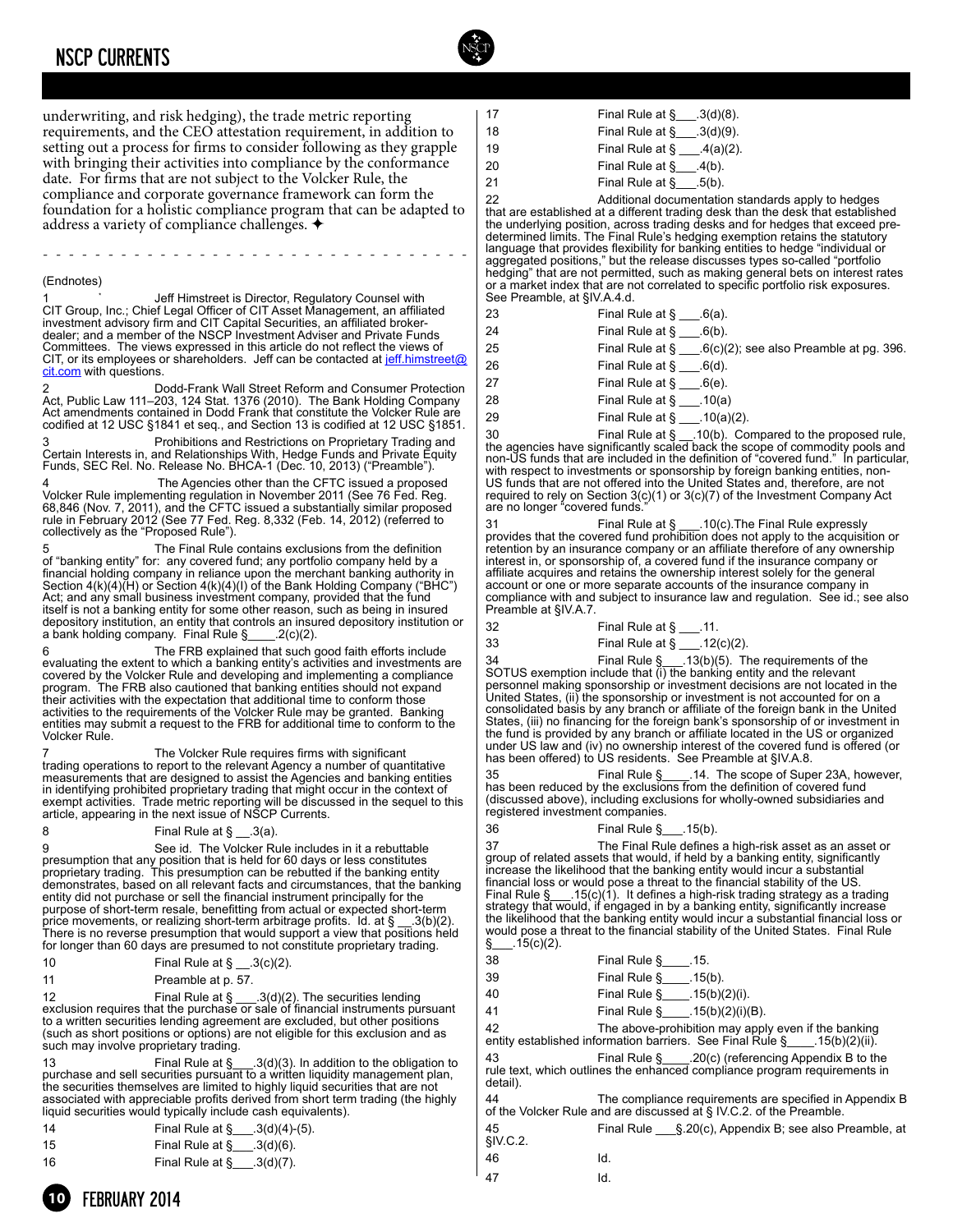

## Duties and Obligations for Investment Advisors in Agency and Principal Cross Trades under Rule 206(3)

By Julie Kang

#### **Introduction**

The current business and regulatory landscape suggests<br>increased trading by fee-based investment advisors. Market<br>interest in alternative investments, suggests that investment advisors increased trading by fee-based investment advisors. Market uncertainty over interest rates and inflation, and greater may need to rebalance and reallocate clients' portfolios with greater frequency. Also, on December 6, 2012, the U.S. Securities and Exchange Commission ("SEC") lifted a 2.5 year moratorium on exemptive requests for actively-managed exchange-traded funds ("ETF's) use of derivatives. However, legal and compliance personnel face heightened regulatory concerns with potential increased trading by investment advisors pursuant to the 1940 Investment Advisor's Act's Rules 206(3).

A cross trade is defined as a transaction between two accounts managed by the same investment advisor, on either an agency or principal basis. Regardless of whether the cross trade is on an agency or principal basis, the investment advisor has control (discretion granted by the client(s)) over opposite sides of the trade. However, in an agency cross trade, the investment advisor does not have ownership of either side of the trade whereas in a principal cross trade, the investment advisor does have ownership of one side of the trade. In an agency cross trade, the ownership on opposite sides of the trade are both advisory client(s), or are an advisory client on one side of the trade and a brokerage customer on the other. In a principal cross trade, the ownership on one side of the trade is for the investment advisor and advisory client(s) on the other.

#### **Regulatory Concerns over Cross Trades**

Cross trades are controversial. On the one hand, crossing trades provides benefits for clients by lowering transaction costs, preventing slippage, and possibly providing prices unavailable on the market. On the other hand, crossing trades pose conflicts of interest and potential self-dealing in contravention of fiduciary dut(ies) and duty of best execution for securities and due diligence for derivatives, for investment advisors. Cross trades on an agency basis can lead investment advisors to favor some clients over others to the detriment of the un-favored investment advisory/brokerage client(s). Such prejudice can be motivated by greater compensation or potential business opportunities posed by giving better prices and fills to one client over another, potentially even leading to excessive trading and churning. Cross trades on a principal basis can lead investment advisors to allocate better prices and/or products to their own accounts, potentially even leading to "dumping" undesirable products in client(s) account(s).

#### **About the author**

Julie Kang is finishing up her last year of her juris doctorate from American University's Washington College of Law, but as a visiting part-time student at Illinois Institute of Technology's Chicago-Kent Law School. She is currently an Investigator at CME Group Inc.'s Market Regulation Department, and during law school, she has interned at FINRA's Department of Enforcement and in State Street's General Counsel's Office.

As cross trading involves not only customer money on one or both sides of the trade, but also fiduciary duty on one or both sides of the trade, regulators are concerned with potential manipulation and fraud. The difference between manipulation and fraud is that manipulation is harm to the markets, whereas fraud is harm to customers. Generally, sanctions against fraud are greater than manipulation.

Investment advisors' agency cross trades are subject to Rule 206(3)- 2: Agency Cross Transactions for Advisory Clients, and investment advisors' principal cross trades are subject to Rule 206(3)-3T: Principal Trades with Certain Advisory Clients. Both Rules 206(3)- 2 and 206(3)-3T fall under § 206: Prohibited Transactions by Investment Advisors of the 1940 Investment Advisors' Act. § 206 is an anti-fraud and anti-manipulation provision, and as such, has same/similar language to the 1934 Securities and Exchange Act's Rule 10b-5, the SEC's general catch-all anti-fraud and antimanipulation provision against the purchase and sale of securities. Rule 206(3) applies to investment advisors, and broker-dealers affiliated with investment advisors. The SEC's Release No. IA-1732: Interpretation: Interpretation of § 206(3) of the Investment Advisors Act of 1940 provides additional guidance on compliance with Rules 206(3)-2 and 206(3)-3T.

#### **Duties and Obligations under Rules 206(3)-2 and 206(3)-3T** *Disclosure*

Legal and compliance personnel need to be aware that despite the onerous disclosure requirements that investment advisors are generally subject to, investment advisors conducting cross trades are subject to *separate* and *additional* disclosure requirements to clients under Rules 206(3)-2 and 206(3)-3T that are different from the disclosure requirements of Form ADV-Part II pursuant to Rule 204- 3, material information regarding compensation pursuant to Rule  $206(4)$ -4, § 206(1), § 206(2), and any other disclosure obligations under state and/or federal securities laws.

Both agency and principal cross trades require written confirmation at or before the completion of each trade with at least the following four elements: the nature of the transaction, trade date, compensation, and an offer to furnish trade time upon client request. The most obvious remuneration includes transaction-based, fee-based, management fees, and performance-based compensation However, "compensation" also includes other compensation received and/or directed by investment advisors in connection with cross trades such as payment of order flow and soft dollars. Both agency and principal cross trades require written annual account statements that disclose at least the following two elements: total number of transactions since the last annual account statement and total amount of compensation received by the investment advisor.

The major differences between agency and principal cross trades are in written disclosure and written consent. Cross trades require written disclosure of any actual or potential conflicts of interest, and transaction-based brokerage or fee-based commissions to be received. And, cross trades require written consent of cross trades from client. However, agency cross trading only require written disclosure and written consent only once, upfront, and prior to

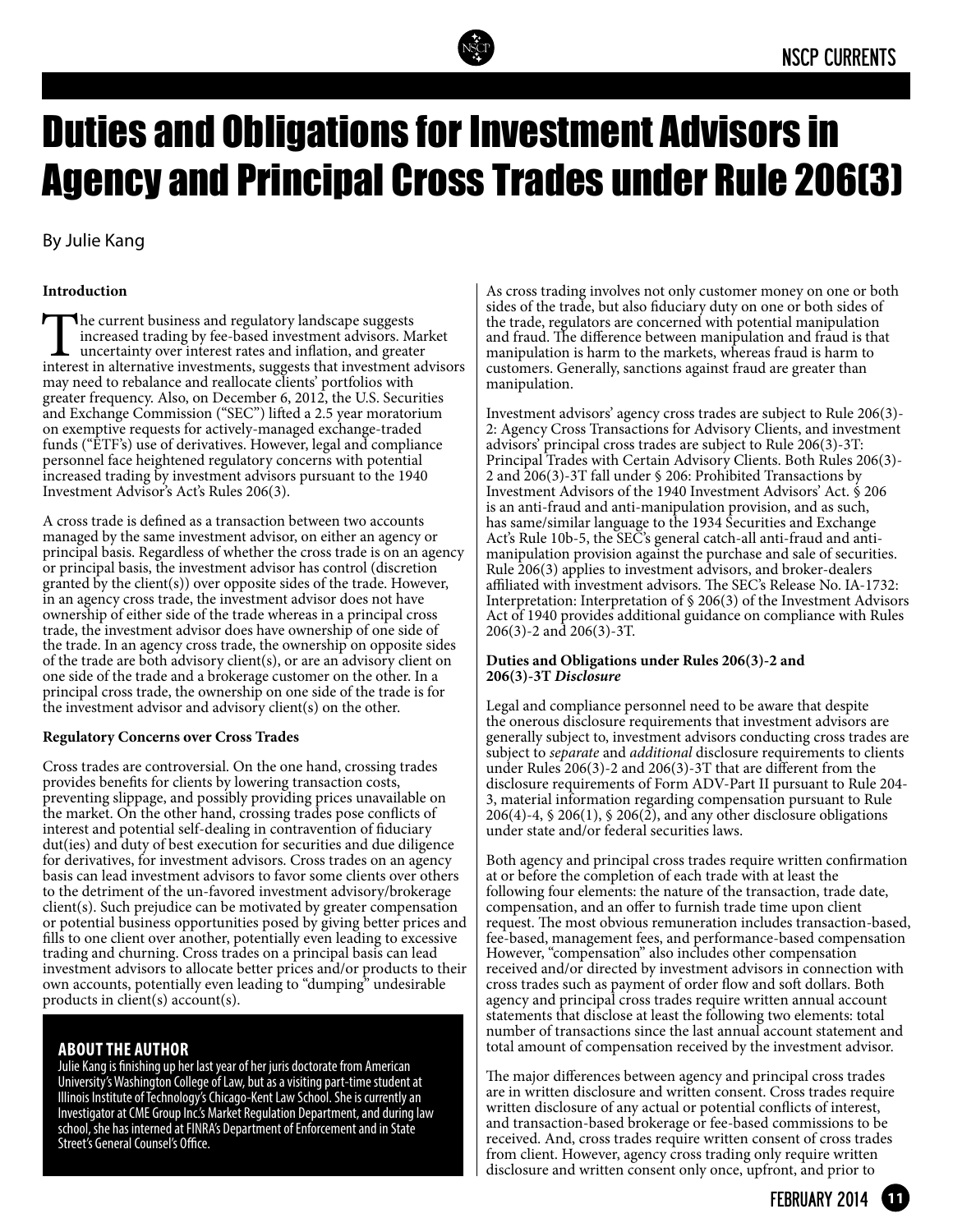### NSCP CURRENTS

trading at the start of the *investment advisor-client relationship*. Because of the greater conflict of interest and potential for selfdealing in principal cross trades relative to agency cross trades, principal cross trades require written disclosure and written consent prior to each and every *principal cross trade*.

All confirmations and written statements must include a "conspicuous statement" that written consent may be revoked at any time with written notice to the investment advisor.

#### *Fiduciary duty*

Both Rules  $206(3)-2(c)$  and  $206(3)-3(b)$  contain nearly identical language that goes as follows:

This shall not be construed as relieving in any way the investment advisor from acting in the best interests of an advisory client, including fulfilling the duty with respect to the best price and execution for the particular transaction for the advisory client.

In other words, no amount of disclosure or clients' written consent absolves investment advisors from their fiduciary dut(ies), best execution for securities, and due diligence for derivatives, to their clients.

#### **Rules 206(3)-2 and 206(3)-3T in Practice** *Heightened Monitoring for Cross Trading*

There are particular times of the year when investment advisors are more likely to cross trades and thus, legal and compliance personnel should be on heightened alert. Investment advisors are more likely to execute orders on opposite sides of the market during rebalancing dates of the major indices. Major rebalancing dates occur at month's end. One of the most significant ones, known as the Russell Reconstitution, has occurred in the middle of the year since 1984. In 2013, the Russell Reconstitution occurred on June 28, 2013. Closer towards the end of the year also could result in heightened trading activity by investment advisors. Rebalancing is a portfolio risk management strategy that sometimes is counterintuitive by requiring investment advisors to close out positions at a loss and, in doing so, provides tax benefits. End of the year also is prior to the printing of annual account statements.

There are particular times of the day when investment advisors are more likely to cross trades, such as the NYSE's open at 09:30(ET) and close at 16:00(ET). 09:30(ET) and 16:00(ET) results in the opening and closing cash print and are static, not dynamic, points in time. For a variety of reasons, including to hedge portfolio positions, investment advisors commonly like to get the cash prints. There are particular products that are more susceptible of crossing. In the underlying cash market, stocks and bonds are perceived to be suitable for a variety of clients. In the derivatives markets, stock index and interest rate/Treasury futures are perceived to provide viable hedges for underlying cash positions. As these are hedges that may need to be placed or unwound, liquidity and depth is of utmost importance. The E-Mini S&P 500 Futures are the most liquid and deep of stock index futures. And, the Eurodollar futures are one of the most liquid and deep of interest rate/Treasury futures.

#### *Enforceability of Rules 206(3)-2 and 206(3)-3T*

Two of the SEC's more recent settlements on cross trading was In the Matter of BNY Mellon Securities LLC, Administrative Proceeding File No. 3-14191, Exchange Act Release No. 63724 (January 14, 2011) with its companion case, In the Matter of Mark Shaw, Administrative Proceeding File No. 3-14192, Exchange Act Release No. 63725 (January 14, 2011), and In the Matter of Piper Capital Management, Inc., Advisers Act Release No. 1435 (Aug. 11, 1994).

Mark Shaw, an institutional order desk manager at BNY Mellon Securities LLC ("BNY Mellon"), allegedly favored accounts

belonging to individuals and hedge funds over accounts belonging to 700 plan customers (including employee stock purchase and employee stock option plans) in over 80% of the trades from November 1999 to March 2008. Despite that BNY Mellon selfreported so that BNY Mellon's civil penalty was only \$1 million in light of its "cooperation," BNY Mellon was liable for an additional \$23 million (\$19.3 million in disgorgement and \$3.7 million in prejudgment interest). Mr. Shaw was liable for a civil penalty of \$150,000 and \$218,591 in disgorgement. The majority of the sanctions (\$23 million) was because of the egregious and extensive nature of the cross trading, as the SEC had found evidence of customer harm (classic fraud) and breach of fiduciary duty occurring for nearly a decade. Piper resulted in a \$2,005,000 civil penalty for fraudulent statements, omission of material facts, fraudulent pricing of net asset value, and falsification of reports. The SEC had found evidence of failure to properly disclose. Note that failure to properly disclose was considered "fraud."

However, a recent FINRA case, FINRA v. Richard E. Morrison, 200813863702 (August 28, 2012) suggests a mitigating factor and possibly even a defense. In Morrison, Morrison conducted agency cross trades without proper disclosure. However, the court dismissed because the disclosure was supposedly not "material" and the clients actually *benefited* from the cross trading.

#### **Conclusion**

The role of investment advisors managing trading of client accounts will grow with the increase in fee-based business, and recent market events that challenges the traditional 60/40 model. However, this suggests that, moving forward, the role of legal and compliance personnel should also grow in tandem to ensure proper compliance with federal securities laws.

## **SavannahGeorgia** March•April2014



ASCENDANT COMPLIANCE CONFERENCE The Westin Savannah Harbor Golf Resort & Spa March 31 – April 2, 2014

#### For Investment Advisers & Private Fund Managers

This Conference is designed for:

Compliance & Legal Professionals, Senior Management, and Operations Personnel of Registered Investment Managers

#### TO REGISTER:

CALL: 860-435-2255

EMAIL: conferences@ascendantcompliance.com

> ONLINE: www.AscendantCompliance.com



Partnering With You to Make Comp a Source of Strength Worldwide®

CONNECTICUT I NEW YORK I SAN FRANCISCO

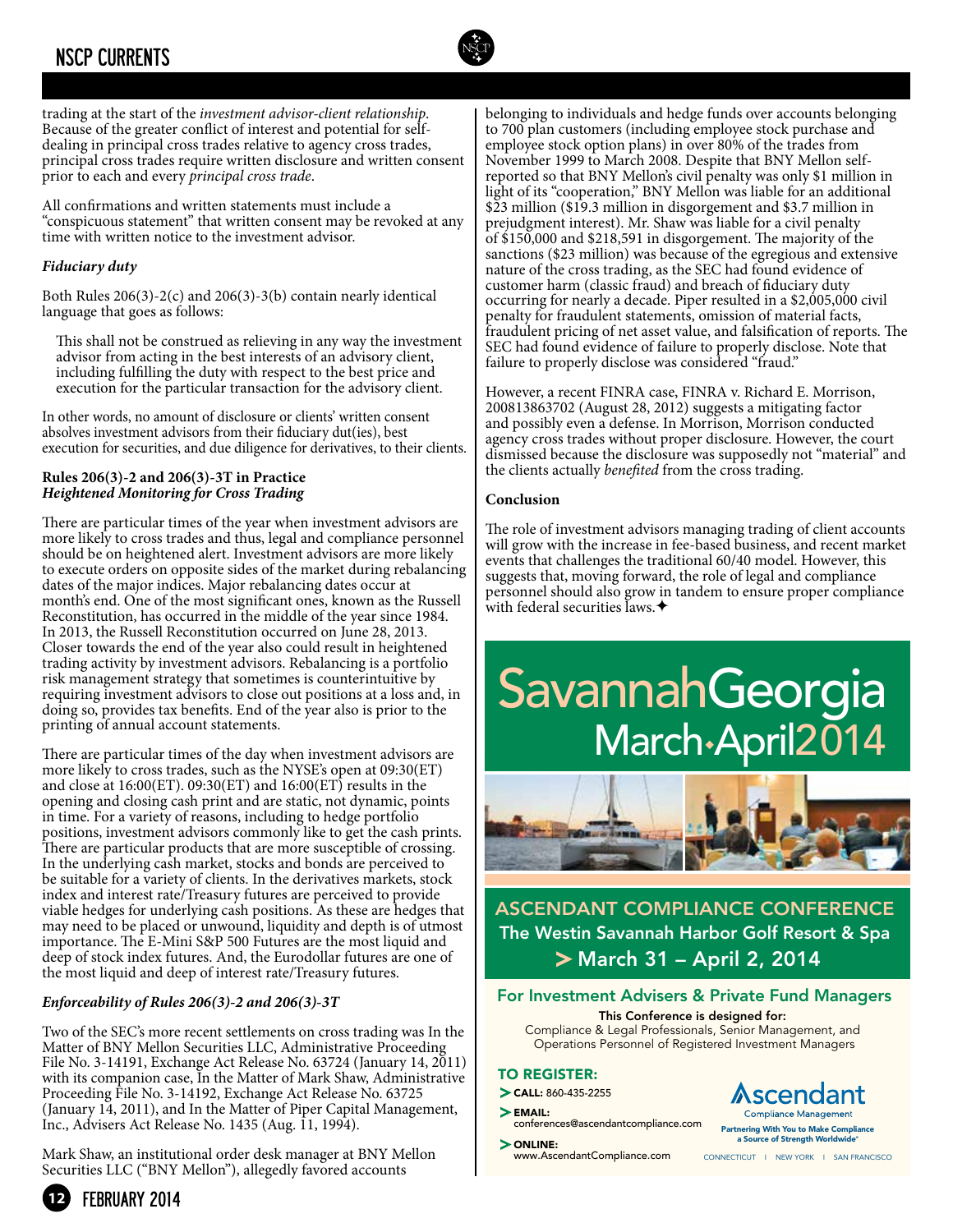

## So You Want to Be a Crowdfunding Portal? Top 10 Traps for the Unwary

By Eliza Sporn Fromberg and Michael J. Burwick

While both startups seeking capital and investors on the prowl for the next big thing have been quick to endors exciting opportunities in this new capital fundraising scheme:  $\int$  hile both startups seeking capital and investors on the prowl for the next big thing have been quick to endorse prospective funding portals. This year, we'll witness the creation of entirely new regulated entities<sup>1</sup> that will facilitate the sale of crowdfunded securities to both accredited and non-accredited investors – without being subject to the extensive regulatory framework governing broker-dealers. Thinking of launching a website to offer crowdfunded securities? Based on proposed Regulation Crowdfunding, the rules prescribed by the Securities and Exchange Commission ("SEC") to implement the requirements of Title III of the JOBS Act, here are some things to keep in mind before you rush out to register some variant of "www. iLuvCrowdfunding.com."

#### **1. You're Not a Broker-Dealer – So Don't Act Like One**

Funding portals have extremely limited functions. Their sole purpose is to act as intermediaries in transactions involving the offer or sale of crowdfunded securities. Without registering as a broker-dealer or an investment adviser, a funding portal cannot offer investment advice or recommendations. For example, a funding portal is not permitted to highlight "recommended" offerings, describe interesting or novel offerings, or even decide which companies can make offerings on its website based on other than objective criteria, such as offerings in a particular industry. Focusing on an "offering of the day" or simply placing a particular offering in a prominent position on a webpage could appear to be an implicit endorsement of the offering or issuer, thereby constituting investment advice.

#### **2. No Handling the Merchandise**

How are you planning to compensate yourself? Funding portals may earn commissions based on the amount of money that is raised for issuers, but beyond that, their options for making money on crowdfunded offerings are limited. If you thought that your funding portal (or its directors, officers and partners) would take an equity stake in the issuer as compensation for the services the portal is

A funding portal must register with the SEC pursuant to Securities Act Section 4A(a)(1) and proposed Rule 400 of Regulation Crowdfunding. In addition, a funding portal must register with FINRA and is subject to FINRA's proposed funding portal rules. See Regulatory Notice 13-34 (Funding Portal Rules). The comment period on both the SEC's and FINRA's proposed rules closed on February 3, 2014.

providing in connection with the offer and sale of securities, think again. Moreover, the funding portal and its directors, officers and partners are prohibited from having any financial interest in an  $\frac{1}{1}$ issuer using its services. This proposed rule, which would prohibit the director of a portal from investing in the companies on the portal, is intended to eliminate cherry-picking by advancing one issuer's fundraising efforts over those of another issuer.

#### **3. Not Just Anyone Can Play on Your Field**

Funding portals are required to conduct certain diligence on prospective issuers seeking to list their offerings on the portal's website. The funding portal must have a reasonable basis for believing that an issuer seeking to offer and sell securities through the portal (1) complies with the requirements in Securities Act Section 4(A)(b) and the requirements in Regulation Crowdfunding; and (2) has established means to keep accurate records of its security holders. The portal may reasonably rely on the issuer's representations as to its compliance, unless the portal knows or has reason to know that the representations are false. Portals dealing with unsophisticated issuers may need to take steps to confirm the issuer's representations.

Portals play a gatekeeper role. If the portal believes that the issuer or the offering presents the potential for fraud or otherwise raises concerns regarding investor protection, the portal must deny access to its platform. The portal must conduct a background and securities enforcement regulatory history check on each issuer as well as each of its officers, directors or 20 percent beneficial owners, but beyond this requirement, the proposed rules do not specify actions that a portal must take to reduce the risk of fraud. If the portal is unable to assess the risk of fraud – for example, if it cannot obtain background check information on certain officers of an issuer – the portal is required to deny access. Similarly, if the portal has a reasonable basis for believing that an issuer (or any of its officers, directors or 20 percent beneficial owners) is subject to a disqualification under the proposed rules, the portal must deny access to its platform. If the portal learns of the potential for fraud after the offering is already posted to the website, the portal must promptly remove the offering from the site, cancel the offering and return to investors any funds they may have committed.

#### **4. It's Your Responsibility to Educate Your Investors**

The proposed rules require the portal to provide educational materials about crowdfunding to every potential investor opening an account with the portal. Among other things, the materials must contain basic terms about crowdfunding transactions, including

#### **About the authors**

Eliza Sporn Fromberg is counsel in the Corporate and Business Law group of Day Pitney LLP. Eliza's practice concentrates on counseling broker-dealers, investment advisers, CFTC-regulated entities, and others in the financial services industry in connection with regulatory, compliance, enforcement, litigation and arbitration matters. Prior to joining Day Pitney, Eliza served as Managing Director and General Counsel of ThinkEquity LLC, a boutique investment bank. From 2002 through 2011, Eliza was an associate at Debevoise & Plimpton LLP. Eliza is a graduate of New York University School of Law and received her B.A. from Brown University.

Michael Burwick works in the Corporate and Business Law department and is a member of Day Pitney's Broker-Dealer, Investment Advisers and Commodities Firms practice group. Michael practices in the area of corporate law (especially with respect to closely-held corporations), securities law (specifically in the areas of securities compliance and financial regulation), corporate controls, compliance and governance with an emphasis on the Sarbanes-Oxley Act and the representation of emerging companies.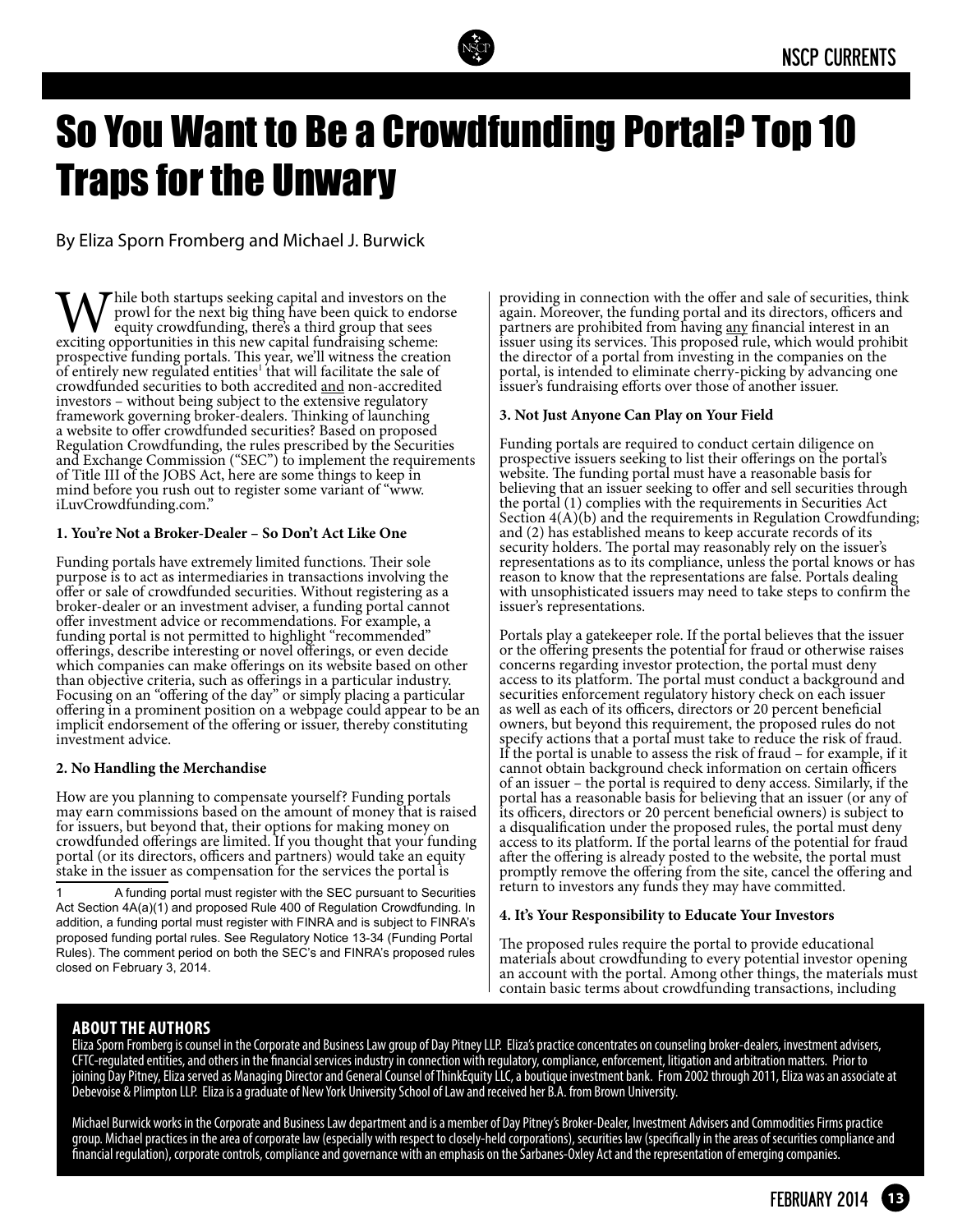

limitations on investment amounts, the circumstances under which an investor can cancel an investment commitment and obtain a refund, and the restrictions on the resale of crowdfunded securities.

But don't think that you can send the materials and consider the potential investor educated. The portal must ensure that each investor reviews the educational materials. As a substitute for watching the investor actually read the materials, the proposed rules require the portal to have the investor affirm that he/she understands that he/she is risking the loss of the entire investment and that he/she could bear such a loss. The portal is required to collect the investor representation and completed questionnaire each time before accepting any investment commitment. This requirement is intended to help make certain that investors engaging in crowdfunded transactions are fully informed and reminded of the risks associated with their particular investment before making any investment commitment.

#### **5. Don't Breach Crowdfunding Chat Room Etiquette**

The portal is like a big chat room for potential investors and issuers. The proposed rules require the portal to provide channels through which investors can communicate with one another and with representatives of the issuer about offerings made available on the portal's platform. These communications, in which the "wisdom of the crowd" is presumably revealed, are intended to help potential investors assess the issuer and the investment opportunity. To promote transparency and accountability, all communications between investors and the issuer about the terms of the offering are required to flow through the portal. Portals themselves can't join in the discussions – apart from establishing guidelines for communication and removing abusive or potentially fraudulent communications. To keep the discussion honest, any commenter who is a founder, officer, director or employee of the issuer or is being compensated (directly or indirectly) to promote the issuer's offering is required to identify himself/herself as such and disclose the receipt of compensation each time the commentator makes a promotional communication. Portals are well placed to ensure that promoters are clearly identified in postings.

#### **6. You Could Be Liable for the Issuer's Misrepresentations**

An issuer will be liable to a purchaser of crowdfunded securities if the issuer, in the offer or sale of securities, makes an untrue statement of a material fact or omits to state a material fact required to be stated or necessary in order to make the statements, in light of the circumstances under which they were made, not misleading – unless the purchaser knew of the untruth or omission or the issuer did not know, and in the exercise of reasonable care could not have known, about the untruth or omission. The SEC has stated that it appears likely that funding portals would be considered issuers for purposes of this liability provision. In order to address this potential liability, funding portals will need to establish due diligence policies and procedures and consider reviewing the issuer's offering documents to evaluate whether they contain materially false or misleading information.

#### **7. Beware of Fickle Investors**

Investors have an unconditional right to cancel an investment commitment for any reason until 48 hours prior to the deadline identified in the issuer's offering materials. This flexibility is intended to allow investors to have the full benefit of the views of other potential investors regarding a crowdfunded offering, even after the investor has made a commitment. If an issuer fails to complete an offering because the target is not reached or the issuer decides to terminate the offering, the portal must, within five business days, give each investor who had made an investment commitment a notification disclosing the cancellation of the offering, the reason and the refund amount that the investor should expect to receive; direct the refund; and prevent investors from making investment commitments with respect to that offering on its platform.

#### **8. Don't Jump the Gun on Transmitting Funds to the Issuer**

Pursuant to the proposed rules, funding portals would be required to direct investors to transmit money or other consideration directly to a bank that has agreed in writing to either hold the funds in escrow for the benefit of the investors and the issuer, and to promptly transmit or return the funds to the persons entitled to such funds, or to establish a bank account for the exclusive benefit of investors and the issuer.

When the aggregate amount of investment commitments from all investors is equal to or greater than the target amount of the offering, and the cancellation period for each investor has expired, the portal must promptly direct transmission of funds from the bank to the issuer. However, keep in mind that issuer information must be available to investors for at least 21 days prior to the first day on which securities are sold and that investors must be allowed a reasonable opportunity to rescind their investment commitment. Accordingly, the transmission of funds can take place no earlier than 21 days after the date on which the portal makes publicly available on the website the information required to be provided by the issuer, such as information about the issuer and the offering.

#### **9. Remember the Receipt**

Upon receipt of an investment commitment from an investor, the portal is required to promptly provide the investor with a notification disclosing the dollar amount of the investment, the price of the securities, the name of the issuer, and the date and time by which the investor may cancel the investment commitment.

At or before the completion of the transaction, the proposed rules require the portal to provide each investor with a confirmation of the transaction that includes, among other things, the transaction date, the type of security, the price and number of securities purchased, the number of securities sold by the issuer in the transaction, the price at which the securities were sold, and certain specified terms of the security. The confirmation must include the source and amount of any remuneration received or to be received by the portal in connection with the transaction, whether from the issuer or any other person. This requirement is intended to highlight potential conflicts of interest the funding portal may have.

#### **10. Registration and Ongoing Requirements**

While the proposed SEC rules and proposed FINRA rules governing the registration and compliance obligations of funding portals are certainly less extensive than the rules pertaining to broker-dealers, these new entities are still heavily regulated. The proposed SEC rules require a prospective funding portal to file a "Form Funding Portal" with the SEC. The information sought is consistent with, but less extensive than, the information required for broker-dealers on Form BD. For example, Form Funding Portal would require information regarding the portal's ownership and management, including disciplinary history. The portal would also need to register with FINRA, pursuant to the FINRA proposed rules, and would be subject to FINRA conduct requirements for funding portals.

#### **Conclusion**

Do the benefits of acting as a funding portal outweigh the compliance costs and the risk of potential liability? Even though funding portals may earn transaction-based compensation, the proposed limit of \$1 million on the amount that an issuer may raise in a 12-month period by issuing crowdfunded securities will require a successful funding portal to feature a large number of offerings. As a consequence, the funding portals that make a strong impression with issuers and investors in the early days of crowdfunding – and that have the sophistication to avoid regulatory pitfalls – will have a significant advantage in the race to become the portal of choice.  $\triangleleft$ 

*To read Ms. Fromberg's and Mr. Michael J. Burwick's White Paper entitled, "Top 10 Traps for the Unwary Crowd-Funding Portal" please [click here](http://www.nscp.org/site_page.cfm?pk_association_webpage_menu=17&pk_association_webpage=109).*

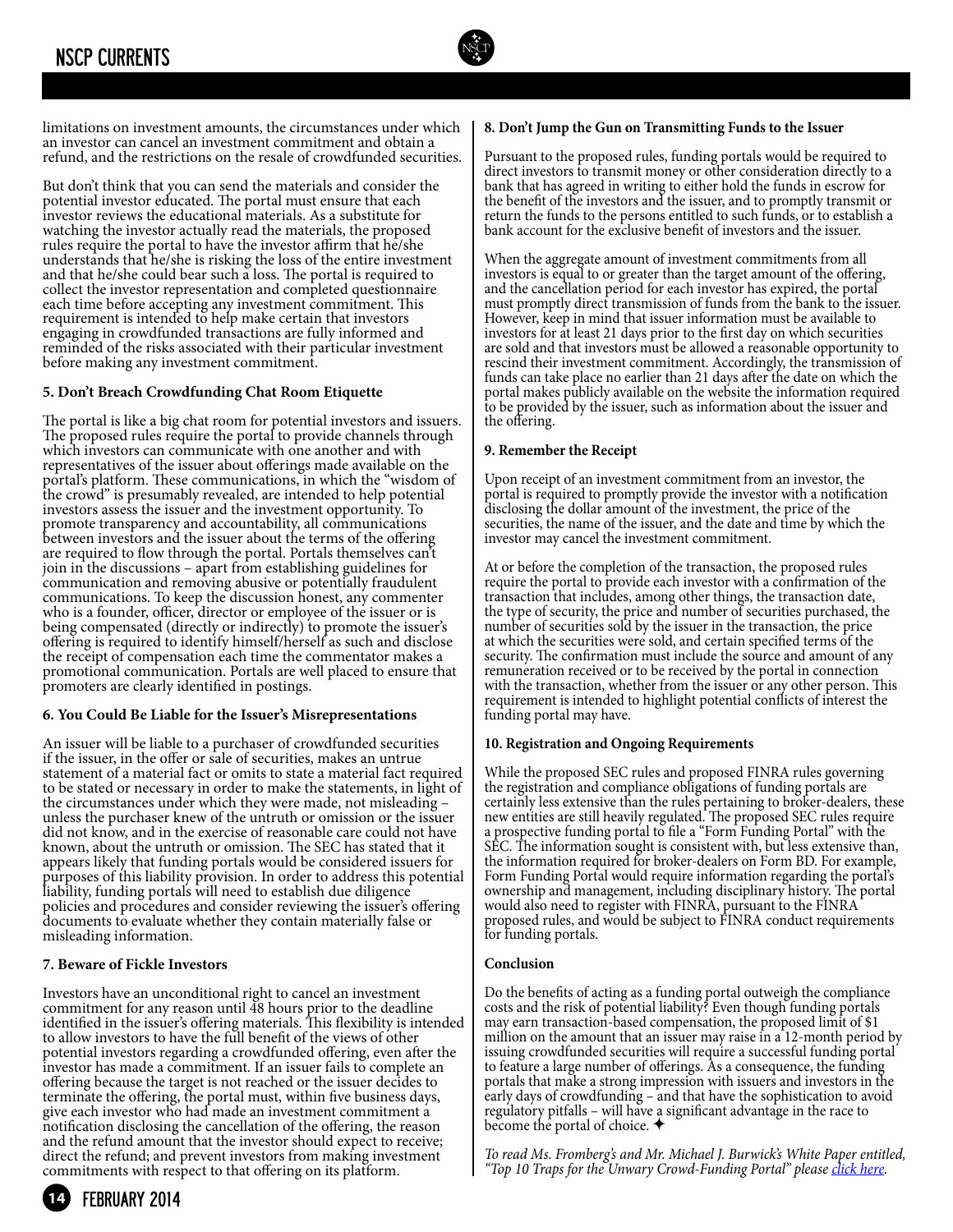

## Muni Time of Trade Disclosure – Why a New Rule and Why the Delay?

…"what was 'reasonably

accessible' even a year or two

ago has changed. Technology

has evolved as have the ways

in which to ensure your firm's

practices are in line with the

policies".

### **Technology and The Desire to Maintain Guidance from the Past**

By Gregg Bienstock, Esq.

The objective of the rule is simple: protect the retail investor.<br>And, when it comes to the municipal market, the rule alreaded Rule G-47 pending approval by And, when it comes to the municipal market, the rule already

exists. So why is Proposed Rule G-47 pending approval by the SEC, and how will it differ from the existing rule? Why is this well-intentioned and, as some believe, needed Rule the subject of an SEC Order that has delayed its implementation?

Let's start with the existing "Fair Dealing" Rule. MSRB Rule G-17, is a simply written rule that has been the subject of a significant amount of interpretive guidance and letters over the past 30 years. In 2010, FINRA, in an attempt to bring some semblance of order to this plethora of guidance, issued its Regulatory Notice 10-41, also known as "The Checklist." The Checklist was meant to provide market participants a

level of clarity around the requirement of dealing fairly with nonsophisticated and retail investors. At the same time, the MSRB issued a notice reminding market participants of their obligations and its interpretive guidance issued over the years.

In February 2013, the MSRB, in an effort to create a rule that "would ease the burden on dealers and other market participants who endeavor to understand, comply with and enforce the time of trade disclosure obligation" introduced Proposed Rule G-471 . The Proposed Rule, as the MSRB notes, is in response to feedback of market participants "who have expressed concern regarding the difficulty of reviewing years of interpretive guidance to determine current obligations." So what has happened and why isn't G-47 on the books?

Proposed Rule G-47, is a free-standing rule seeking to codify the relevant interpretive letters and guidance of G-17 around the time of trade disclosure obligation. In the proposed rule and request for comment, the MSRB made clear:

*Proposed Rule G-47 would codify the principles from these interpretive notices without changing the time of trade disclosure obligation.*

#### **About the author**

Gregg Bienstock is the CEO and CO-Founder of Lumesis, Inc. a technology and information delivery firm focused on providing compliance, credit and data tools and solutions for the municipal bond market. Gregg is a frequent speaker on municipal market and compliance panels.

The MSRB, in its proposed rule filing with the SEC, responded to the comment letters it received making clear the proposed rule was meant to codify the existing

interpretive guidance and letters and not create new or different requirements. The MSRB noted that, to the extent new requirements were suggested in the letters or if the MSRB were to suggest new requirements, the same would be proposed and addressed at a later time. In other words, the MSRB was sticking to its word — make it clear for those that want to comply and for those that enforce these rules.

 The SEC published the proposed rule, two comment letters were submitted and the MSRB responded to both. On January 16, 2014, the SEC issued an Order seeking "additional input from interested parties on the MSRB's

proposed change in its treatment of past interpretive guidance.<sup>2</sup>

...the MSRB proposed the deletion of certain interpretive guidance affected by these rule changes from the MSRB's Rule Book... [T]o address a commenter concern, the MSRB states that it will archive on its website the existing guidance that is to be deleted from the Rule Book in connection with the proposed rule change. [Citation omitted] Moreover, the MSRB states that "[t]o the extent that past interpretive guidance does not conflict with any MSRB rules or interpretations thereof, it remains potentially applicable, depending on the facts and circumstances of a particular case" (together with the archiving on its website of the existing guidance that is to be deleted under the proposed rule change, this approach is referred to herein as "the MSRB's proposed treatment of past interpretive guidance.") The MSRB notes, however, that preserving the guidance at issue in the Rule Book itself would undermine the MSRB's goal to provide streamlined rule language.

The MSRB was responding to a commenters' request that time of trade disclosure interpretive notices be maintained because "there are nuances contained in these interpretive notices spanning over 30 years of guidance that brokers, dealers, and municipal securities dealers have long relied upon.3

The delay in the SEC ruling on this Proposed Rule, while warranted under the applicable rules, falls under the category of "no good deed goes unpunished." In an effort to appease a reasonable comment from SIFMA, the MSRB offered a seemingly logical and balanced alternative. The problem is that the alternative proffered deviated from the original proposed rule. Thus the delay, the extent of which will not be known for, at least, a few more weeks.

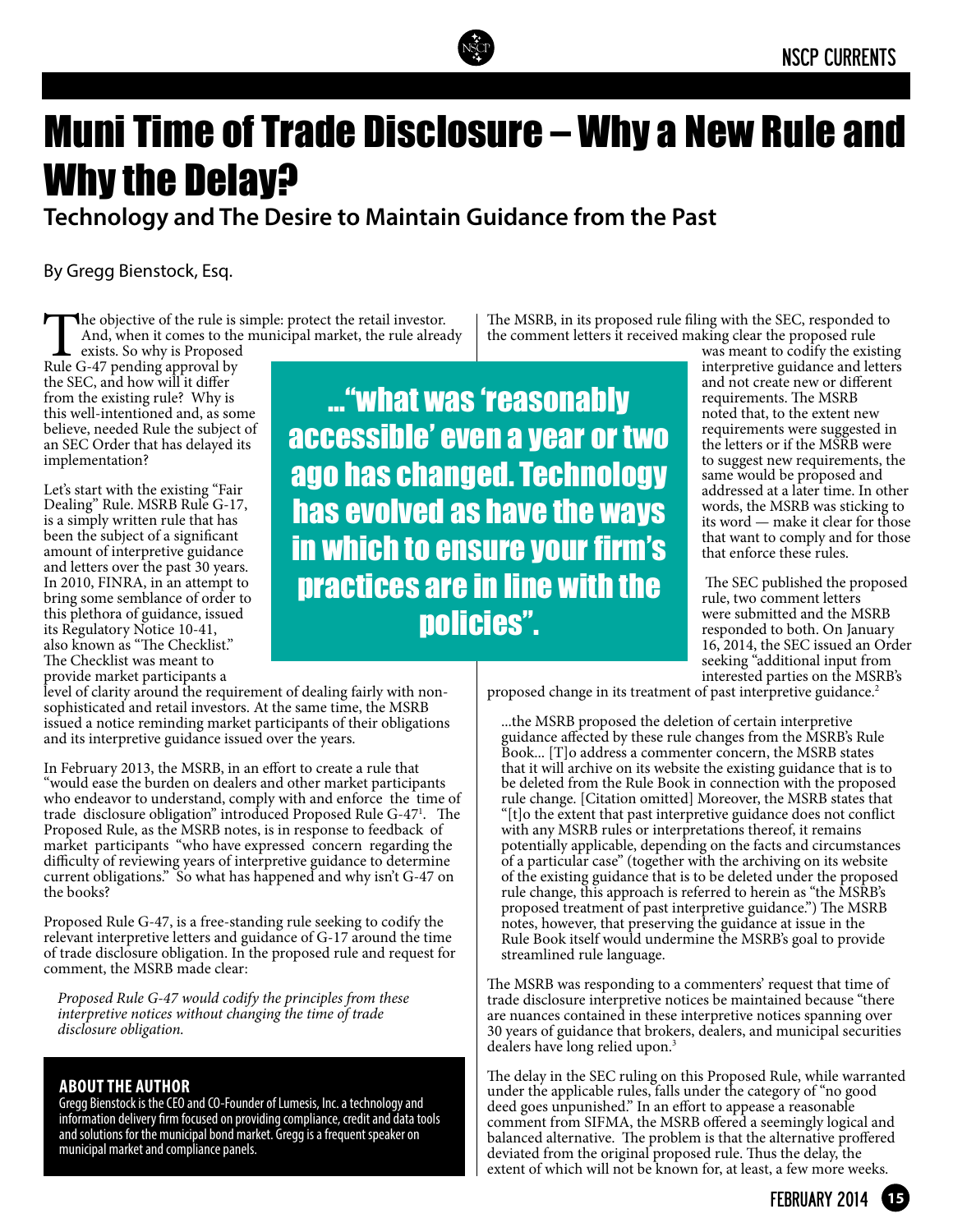

Irrespective, it seems one can have a high level of confidence that the substantive requirements of the proposed rule, the codification and embodiment of G-17 and the associated interpretive guidance and letters, will survive.

All of which leads back to technology. Why? The answer is fairly simple: the rule is a consolidation and codification of G-17 and its interpretive notices and guidance around time of trade disclosure. The obligation was and is to "disclose material information that is reasonably accessible." What was "reasonably accessible" even a year or two ago has changed. Technology has evolved as have the ways in which to ensure your firm's practices are in line with the policies. While firms periodically review their policies and procedures, the introduction of a codification of hard to decipher guidelines should be cause to revisit existing policies and practices. Have your policies and practices kept up with available technology and resources?

Technology brings to the fore two realities.

1. It has made more and better information available. As noted above, what is "reasonably accessible" today is very different than what fit this category one, three or five years ago.

Do those dealing with your retail clients have real-time access to material information for communication to the client at or before the time of trade? Is it current? Is it in one place for ease of use and delivery? Are you sure they disclosed all the required information? How? Checking the box? With the introduction of enhanced technology, is that the best way to ensure your firm's policies are indeed practiced, especially as we hear regulators talk more about seeing proof? Can you easily and efficiently access information to answer the question of whether or not the material information was disclosed at or before the time of trade? This leads to the second reality around technology.

FINRA and the SEC have made clear that technology coupled with data examination and review will be an important part of the examination and enforcement protocol. They now have the data and technology to better identify the types of activity that may be riskier based on market or individual behavior and focus their examination in ways previously not available.

Combine the advances in technology with the reality that there is clarification around what is required to be disclosed and you have a changed landscape in terms of what is available and what is to be disclosed. A quick read of Proposed G-47 (and the interpretive guidance associated with G-17) makes clear that a simple review of past material event disclosure filings or an OS summary from the time of issuance will fall short of "material information reasonably accessible."

Advances in technology and clarity around the time of trade disclosure obligation for your non-SMMP and retail client are cause to revisit your policies and actual practices. Have you kept up with technology, or will the regulator be a step ahead?  $\blacklozenge$ 

-------------------------------

1 MSRB Notice 2013-04 (2/11/2013).

2 SEC Order "Instituting Proceedings to Determine Whether to Approve or Disapprove a Proposed Rule Change Consisting of Proposed MSRB Rule G-47, on Time of Trade Disclosure Obligations, Proposed Revisions to MSRB Rule G-19, on Suitability of Recommendations and Transactions, Proposed MSRB Rules D-15 and G-48, on Sophisticated Municipal Market Professionals ("SMMPs"), and the Proposed Deletion of Interpretive Guidance."

SEC Release No. 34-71326; File No. SR-MSRB-2013-07, January 16, 2014

3 Letter from David Cohen, SIFMA, 11/12/2013.



## Monday, October 20 - Wed., Oct. 22

Gaylord National Resort, National Harbor, Maryland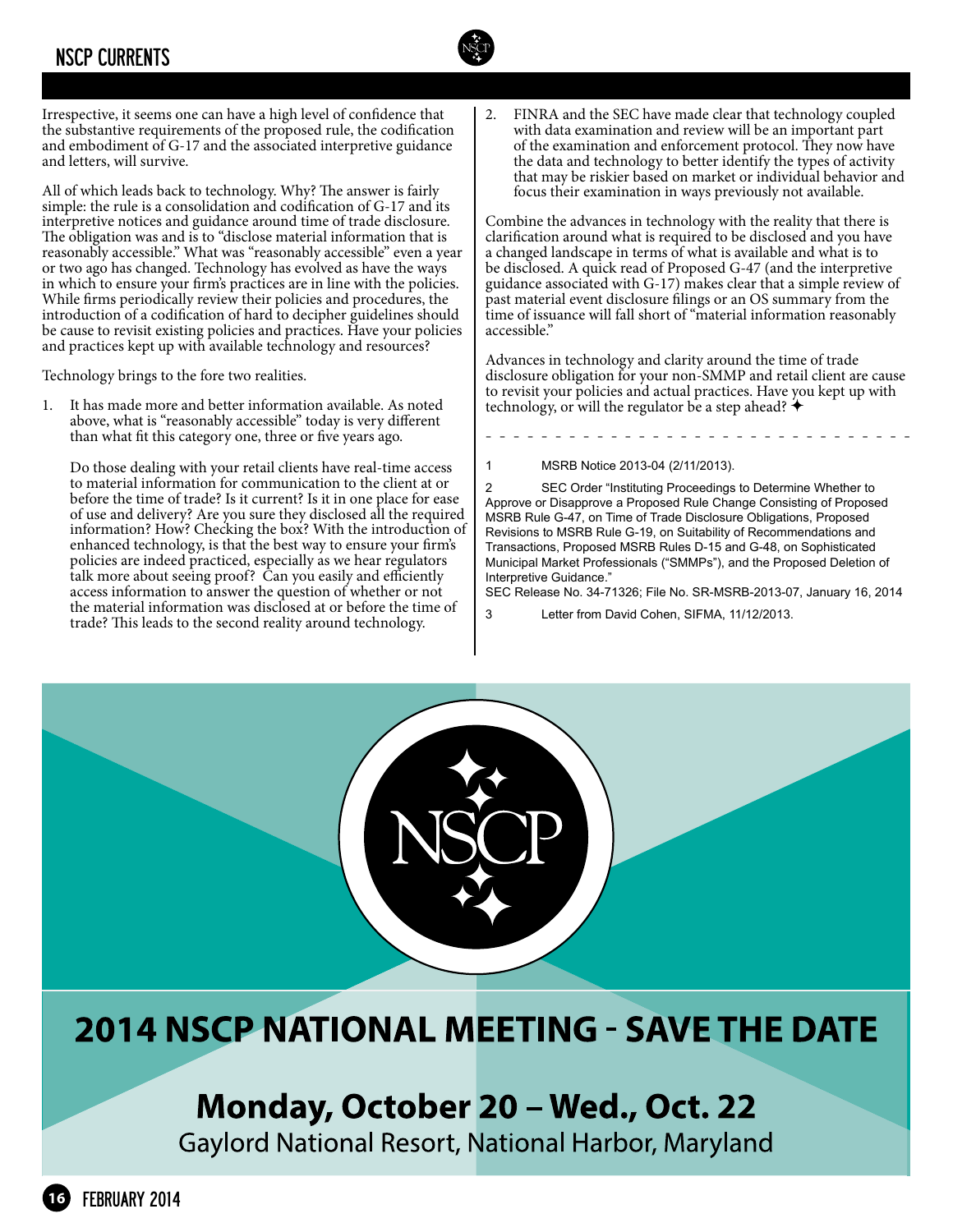

## New Members

**Dion Angelopoulos** American Funds Distributors, Inc. Los Angeles, CA

**Lindsay Bagby** Matterhorn Capital Management, LLC San Antonio, TX

**Madelyn Calabrese** Haynes and Boone, LLP New York, NY

**Brad Callen** B. B. Graham & Co. Orange, CA

**Greg Campana** Capital Research and Management Company Los Angeles, CA

**Allison Charley** Mosaic Investment Partners Bethesda, MD

**Karey Chester** Cetera Advisor Networks Lawrence, KS

**Michael Conlon** AdvisorAssist, LLC Pembroke, MA

**Robert Di Pano**  Incapital LLC Boca Raton, FL

**Daniel Earles** Toyota Financial Services Torrance, CA

**Martin Eng** Westech Investment Advisors, LLC Portola Valley, CA

**Brooke Galassi** Ausdal Financial Partners, Inc. Downers Grove, IL

**David Guy** Mercer Boston, MA

**Wanda Guzman** APG Asset Management US Inc. New York, NY

**Shauna Harrison** Prudential Newark, NJ

**Leigha Haynes** New York Life Investment Management LLC Chicago, IL

**Kimberly Hutchins** Cleveland Research Company, LLC Cleveland, OH

**Tom Johnson** TD Ameritrade Chicago, IL

**Richard Kerr**  Goodwin Procter Boston, MA

**Nancy Lambert** BRC Investment Management LLC Greenwood Village, CO

**Renny McPherson** RedOwl Analtyics Baltimore, MD

**Cynthia Mills** Advisor Solutions Group, Inc. Newport Beach, CA

**Stephen Myott** Thomas Capital Group, Inc. Henderson, Nevada

**Madalena Nunes** Toyota Financial Services Torrance, CA

**Nishith Patel** LWI Financial Inc. San Francisco, CA

**Bryant Regan** Lafitte Capital Management Austin, TX

**Tony Seiffert** Capital Research and Management Company Los Angeles, CA

**Catherine Shimota** Shimota Consulting LLC Corvallis, OR

**Eric Somervill** TD Ameritrade Fort Worth, TX

**Christopher Stecher** Keesal, Young & Logan San Francisco, CA

**Dennis Stubblefield**  Stubblefield Solutions Tustin, CA

**Robert Van Wetter** Northstar Investment Advisors, LLC Denver, CO

**Peter Vassilev** The Raine Group LLC New York, NY

**Toni Voglino** Maryland State Retirement Agency Baltimore, MD

**Jessica Zerges** Capital Guardian Trust Company Los Angeles, CA